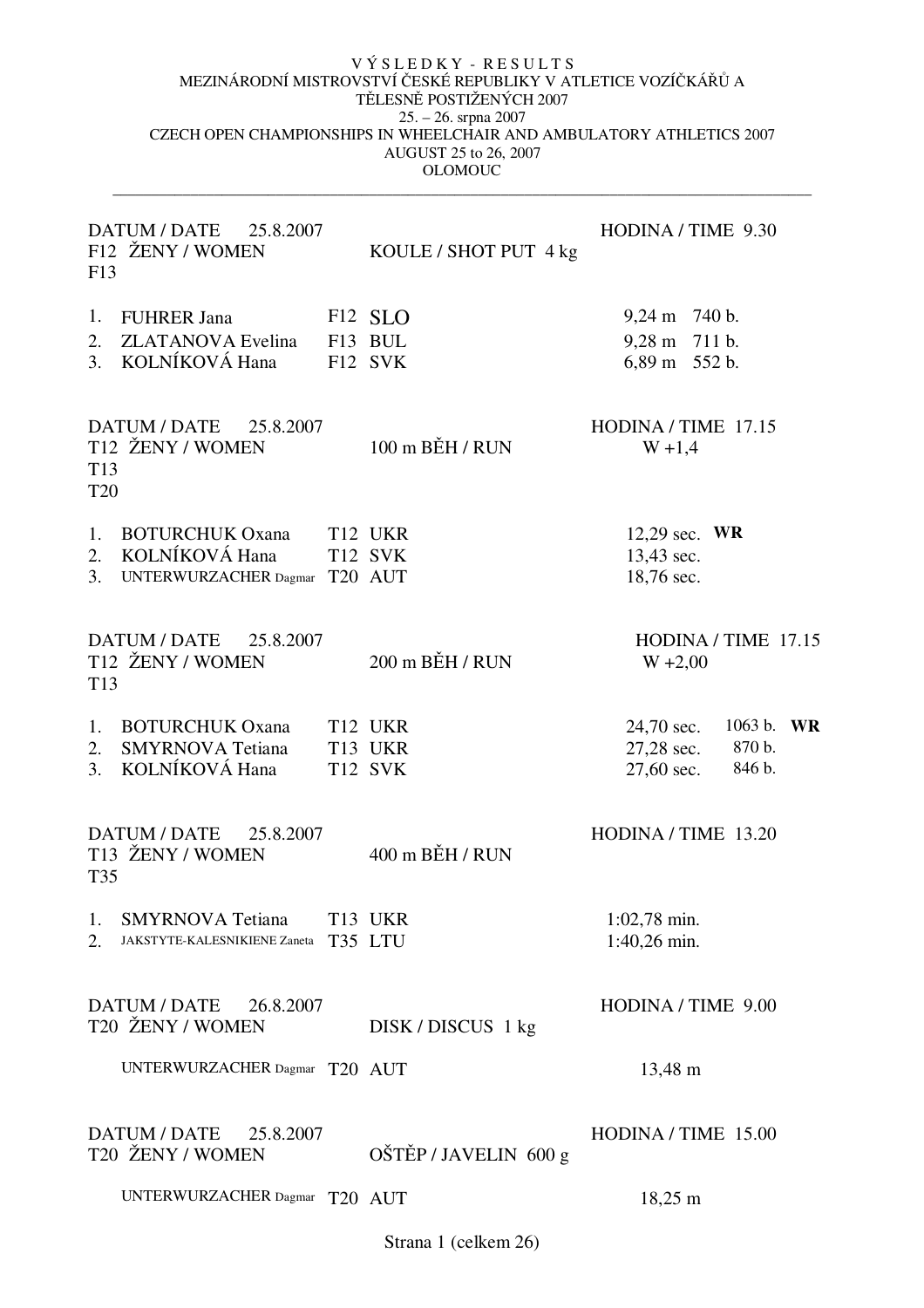|                   | DATUM / DATE<br>25.8.2007<br>T20 ŽENY / WOMEN        |     | $1500$ m BEH / RUN    | HODINA / TIME 9.30                            |
|-------------------|------------------------------------------------------|-----|-----------------------|-----------------------------------------------|
|                   | UNTERWURZACHER Dagmar T20 AUT                        |     |                       | 7:24,86 min.                                  |
| F36<br>F37<br>F38 | <b>DATUM / DATE</b><br>26.8.2007<br>F35 ŽENY / WOMEN |     | DISK/DISCUS 1 kg      | HODINA / TIME 9.00                            |
| 1.                | <b>MALCHYK Alla</b>                                  |     | F36 UKR               | $22,95 \; \mathrm{m}$<br>1066 b.<br><b>WR</b> |
| 2.                | <b>GRIGALIUNIENE Aldona</b>                          | F38 | <b>LTU</b>            | 28,01 m 946 b.                                |
| 3.                | YASEVYCH Viktorya                                    |     | F37 UKR               | 25,87 m 880 b.                                |
| 4.                | <b>SHAYER Viktoria</b>                               | F35 | <b>UKR</b>            | 20,65 m 860 b.                                |
| 5.                | <b>BERNÁ Eva</b>                                     |     | F37 CZE               | 24,87 m 846 b.                                |
| 6.                | <b>SHETELOVA Oksana</b>                              |     | F35 UKR               | 20,19 m 841 b.                                |
| 7.                | VRÁTILOVÁ Daniela                                    |     | F38 CZE               | 22,55 m 761 b.                                |
| 8.                | RAŠČUK Anna                                          |     | F38 POL               | 22,09 m 746 b.                                |
| 9.                | BUJÁRKOVÁ Vladimíra                                  |     | F37 CZE               | 19,60 m 667 b.                                |
|                   | 10. CHLÁDKOVÁ Ilona                                  |     | F38 CZE               | $19,26 \text{ m}$<br>650 b.                   |
|                   | 11. FARKAŠOVÁ Andrea                                 |     | F38 CZE               | $18,00 \; \mathrm{m}$<br>608 b.               |
| F37<br>F38        | <b>DATUM / DATE</b><br>25.8.2007<br>F35 ŽENY / WOMEN |     | OŠTĚP / JAVELIN 600 g | HODINA / TIME 15.00                           |
| 1.                | <b>ADOMAITIENE Ramune</b>                            |     | F38 LTU               | <b>WR</b><br>33,41 m 1234 b.                  |
| 2.                | YASEVYCH Viktorya                                    |     | F37 UKR               | 26,41 m 1112 b.                               |
| 3.                | <b>BERNÁ Eva</b>                                     |     | F37 CZE               | $21,51 \; \text{m}$<br>905 b.                 |
| 4.                | FARKAŠOVÁ Andrea                                     |     | F38 CZE               | $22,55 \; \text{m}$<br>833 b.                 |
| 5.                | CHLÁDKOVÁ Ilona                                      |     | F38 CZE               | $18,70 \; \mathrm{m}$<br>691 b.               |
| 6.                | SHETELOVA Oksana                                     |     | F35 UKR               | $15,15 \; \text{m}$<br>687 b.                 |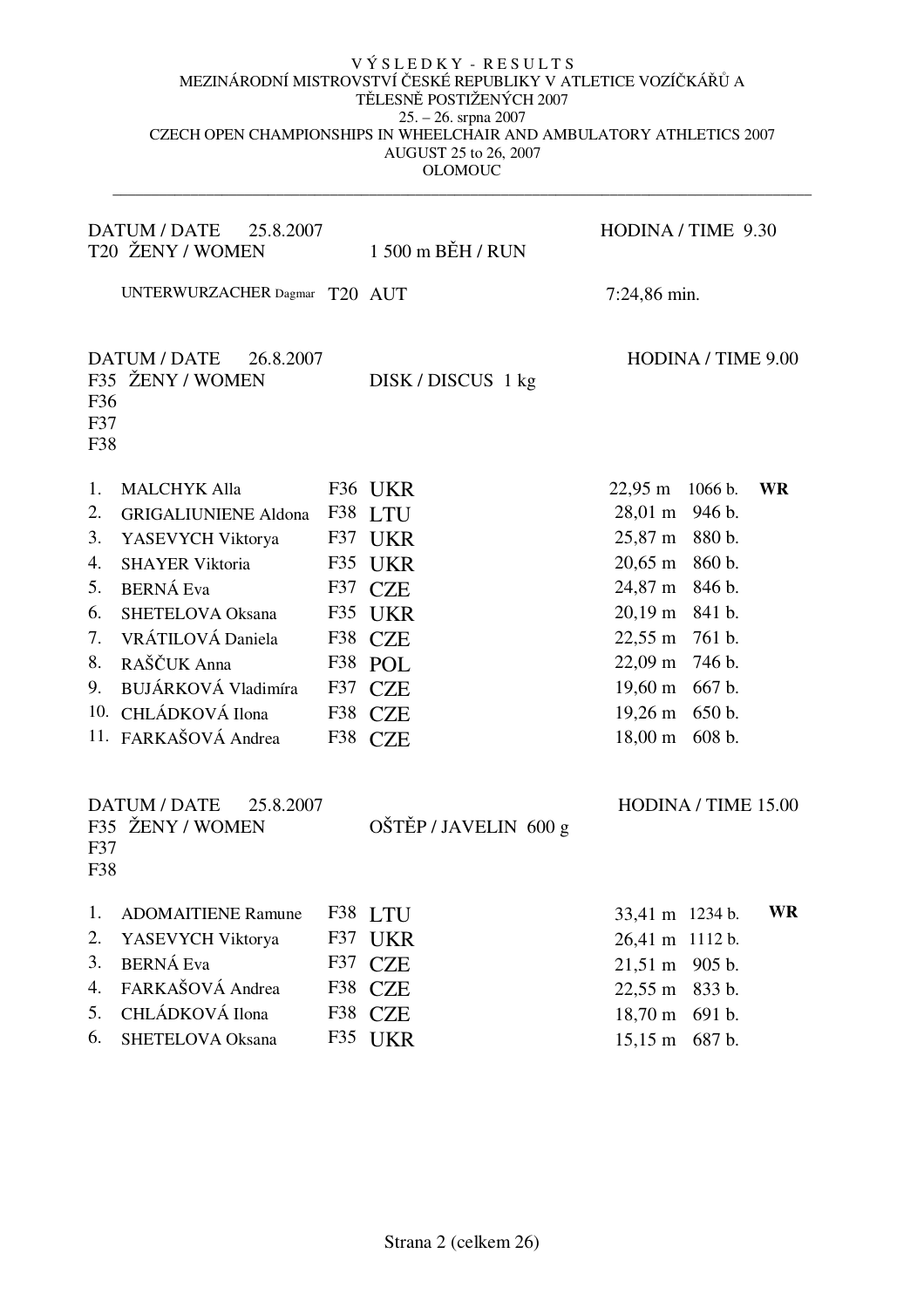| F36<br>F37<br>F38                                  | DATUM / DATE<br>25.8.2007<br>F35 ŽENY / WOMEN                                                                                                                                                                                               | KOULE / SHOT PUT 3 kg                                                                                      | HODINA / TIME 9.30                                                                                                                                                                                                                                              |
|----------------------------------------------------|---------------------------------------------------------------------------------------------------------------------------------------------------------------------------------------------------------------------------------------------|------------------------------------------------------------------------------------------------------------|-----------------------------------------------------------------------------------------------------------------------------------------------------------------------------------------------------------------------------------------------------------------|
| 1.<br>2.<br>3.<br>4.<br>5.<br>6.<br>7.<br>8.<br>9. | <b>MALCHYK Alla</b><br><b>GRIGALIUNIENE Aldona</b><br><b>BERNÁ Eva</b><br><b>ADOMAITIENE Ramune</b><br><b>SHAYER Viktoria</b><br>BUJÁRKOVÁ Vladimíra<br>RAŠČUK Anna<br><b>SHETELOVA Oksana</b><br>VRÁTILOVÁ Daniela<br>10. FARKAŠOVÁ Andrea | F36 UKR<br>F38 LTU<br>F37 CZE<br>F38 LTU<br>F35 UKR<br>F37 CZE<br>F38 POL<br>F35 UKR<br>F38 CZE<br>F38 CZE | 9,40 m 1056 b.<br><b>WR</b><br>1046 b.<br>$11,95 \; \text{m}$<br>10,20 m 995 b.<br>$10,50 \; \text{m}$<br>920 b.<br>8,36 m<br>895 b.<br>8,92 m 870 b.<br>9,63 m 843 b.<br>$6,92 \text{ m}$ 741 b.<br>$7,78 \text{ m}$<br>681 b.<br>$7,61 \; \text{m}$<br>666 b. |
| T35<br>T37<br><b>T38</b>                           | <b>DATUM / DATE</b><br>25.8.2007<br>T20 ŽENY / WOMEN                                                                                                                                                                                        | 100 m BĚH / RUN<br>1 ROZBĚH / 1 HEAT                                                                       | HODINA / TIME 10.50<br>$W + 0,7$                                                                                                                                                                                                                                |
| 1.<br>2.<br>3.<br>4.                               | VEJRAŽKOVÁ Anežka<br><b>LANGNER Marta</b><br>VRÁTILOVÁ Daniela<br>JAKSTYTE-KALESNIKIENE Zaneta                                                                                                                                              | T38 CZE<br>T37 POL<br>T38 CZE<br>T35 LTU                                                                   | 15,16 sec.<br>15,50 sec.<br>15,84 sec.<br>18,03 sec.                                                                                                                                                                                                            |
| T35<br>T37<br><b>T38</b>                           | 25.8.2007<br>DATUM / DATE<br>T20 ŽENY / WOMEN                                                                                                                                                                                               | 100 m BĚH / RUN<br>2 ROZBĚH / 2 HEAT                                                                       | HODINA / TIME 10.55<br>$W + 1,4$                                                                                                                                                                                                                                |
| 1.<br>2.<br>3.<br>4.<br>5.<br>6.                   | <b>DYACHENKO Inna</b><br>KRAVCHENKO Viktoriya<br><b>KRECHUNYAK Oksana</b><br><b>JASINSKA Natali</b><br>MICHOU Katerina<br>UNTERWURZACHER Dagmar                                                                                             | T38 UKR<br>T37 UKR<br>T37 UKR<br>T38 POL<br>T38 GRE<br>T20 AUT                                             | 13,68 sec.<br>14,54 sec.<br>14,96 sec.<br>15,54 sec.<br>15,89 sec.<br>18,59 sec.                                                                                                                                                                                |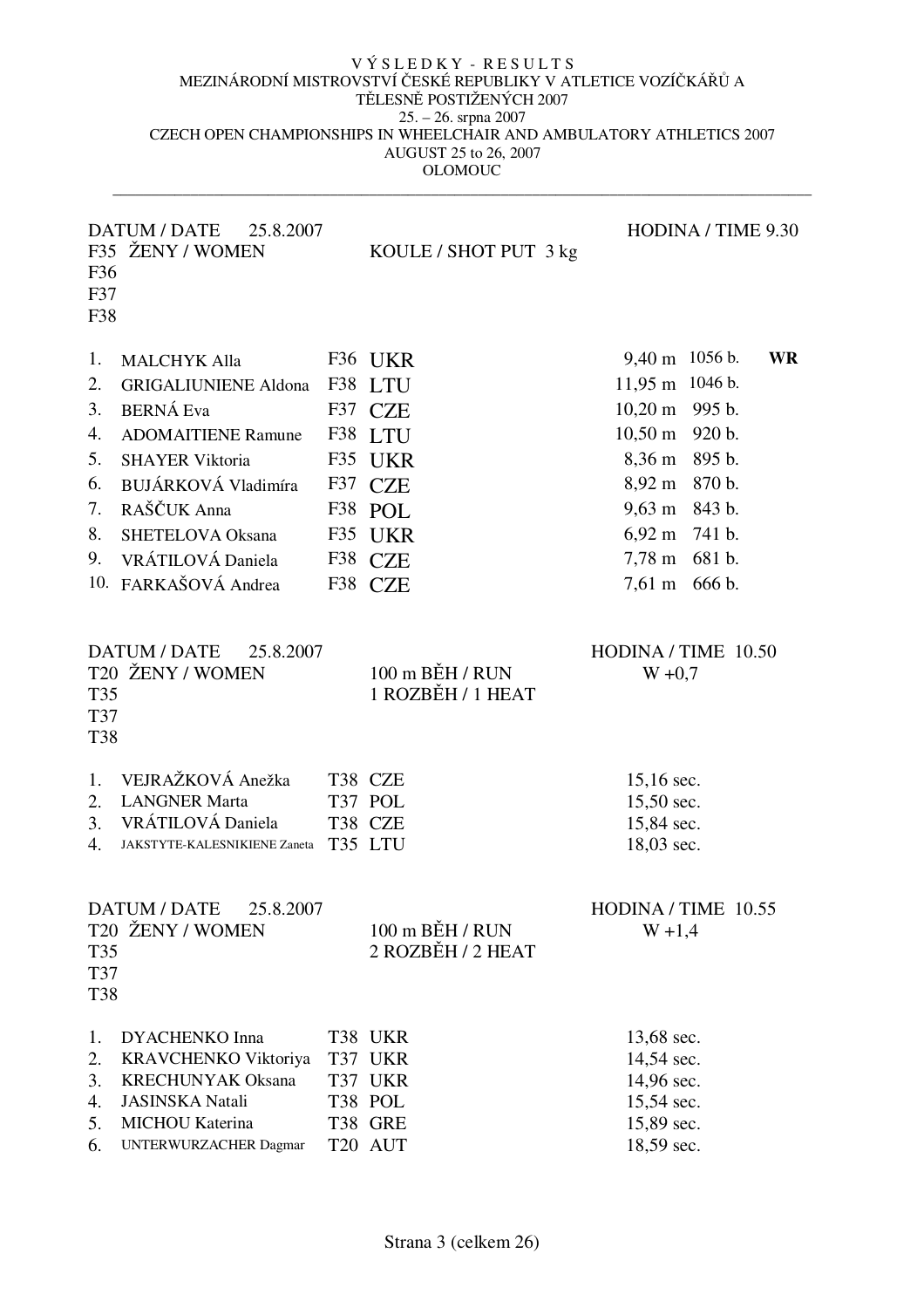| T35<br>T37<br><b>T38</b>               | DATUM / DATE<br>25.8.2007<br>T20 ŽENY / WOMEN                                                                                                                               | $100 \text{ m}$ BEH / RUN<br>FINÁLE / FINAL                               | HODINA / TIME 17.20<br>$W + 1,7$                                                                    |                                                                     |
|----------------------------------------|-----------------------------------------------------------------------------------------------------------------------------------------------------------------------------|---------------------------------------------------------------------------|-----------------------------------------------------------------------------------------------------|---------------------------------------------------------------------|
| 1.<br>2.<br>3.<br>4.<br>5.<br>6.<br>7. | <b>DYACHENKO Inna</b><br>KRAVCHENKO Viktoriya<br><b>KRECHUNYAK Oksana</b><br>VEJRAŽKOVÁ Anežka<br><b>LANGNER Marta</b><br><b>JASINSKA Natali</b><br>VRÁTILOVÁ Daniela       | T38 UKR<br>T37 UKR<br>T37 UKR<br>T38 CZE<br>T37 POL<br>T38 POL<br>T38 CZE | 13,65 sec. WR<br>14,56 sec.<br>14,87 sec.<br>$15,18$ sec.<br>15,60 sec.<br>15,75 sec.<br>15,89 sec. |                                                                     |
| T37<br><b>T38</b>                      | DATUM / DATE<br>26.8.2007<br>T35 ŽENY / WOMEN                                                                                                                               | $200$ m BEH / RUN<br>FINÁLE / FINAL                                       | HODINA / TIME 11.30<br>$W + 2,8$                                                                    |                                                                     |
| 1.<br>2.<br>3.<br>4.<br>5.<br>6.<br>7. | <b>DYACHENKO Inna</b><br>KRAVCHENKO Viktoriya<br><b>KRECHUNYAK Oksana</b><br>JAKSTYTE-KALESNIKIENE Zaneta<br>VEJRAŽKOVÁ Anežka<br><b>JASINSKA Natali</b><br>MICHOU Katerina | T38 UKR<br>T37 UKR<br>T37 UKR<br>T35 LTU<br>T38 CZE<br>T38 POL<br>T38 GRE | 28,54 sec.<br>31,36 sec.<br>31,43 sec.<br>38,86 sec.<br>32,25 sec.<br>33,31 sec.<br>33,81 sec.      | 1043 b.<br>899 b.<br>895 b.<br>882 b.<br>808 b.<br>724 b.<br>750 b. |
| 2.<br>3.                               | DATUM / DATE<br>25.8.2007<br>T46 ŽENY / WOMEN<br>1. FIODOROV Alicja<br>RUDKIVSKA Tetyana<br><b>CELIK Gulsun</b>                                                             | 100 m BĚH / RUN<br>POL<br><b>UKR</b><br><b>TUR</b>                        | HODINA / TIME 17.10<br>$W + 0,5$<br>$13,10$ sec.<br>13,56 sec.<br>15,37 sec.                        |                                                                     |
| T46                                    | DATUM / DATE<br>26.8.2007<br>T44 ŽENY / WOMEN                                                                                                                               | 200 m BĚH / RUN                                                           | HODINA / TIME 11.30<br>$W + 2,0$                                                                    |                                                                     |
| 1.<br>2.<br>3.<br>4.<br>5.             | FIODOROV Alicja<br>RUDKIVSKA Tetyana<br><b>CZAMECKA Joanna</b><br>GAJARSKÁ Lenka<br><b>CELIK Gulsun</b>                                                                     | T46 POL<br>T46 UKR<br>T44 POL<br>T46 SKV<br>T46 TUR                       | 26,48 sec.<br>27,23 sec.<br>31,51 sec.<br>29,71 sec.<br>32,86 sec.                                  | 927 b.<br>874 b.<br>751 b.<br>717 b.<br>553 b.                      |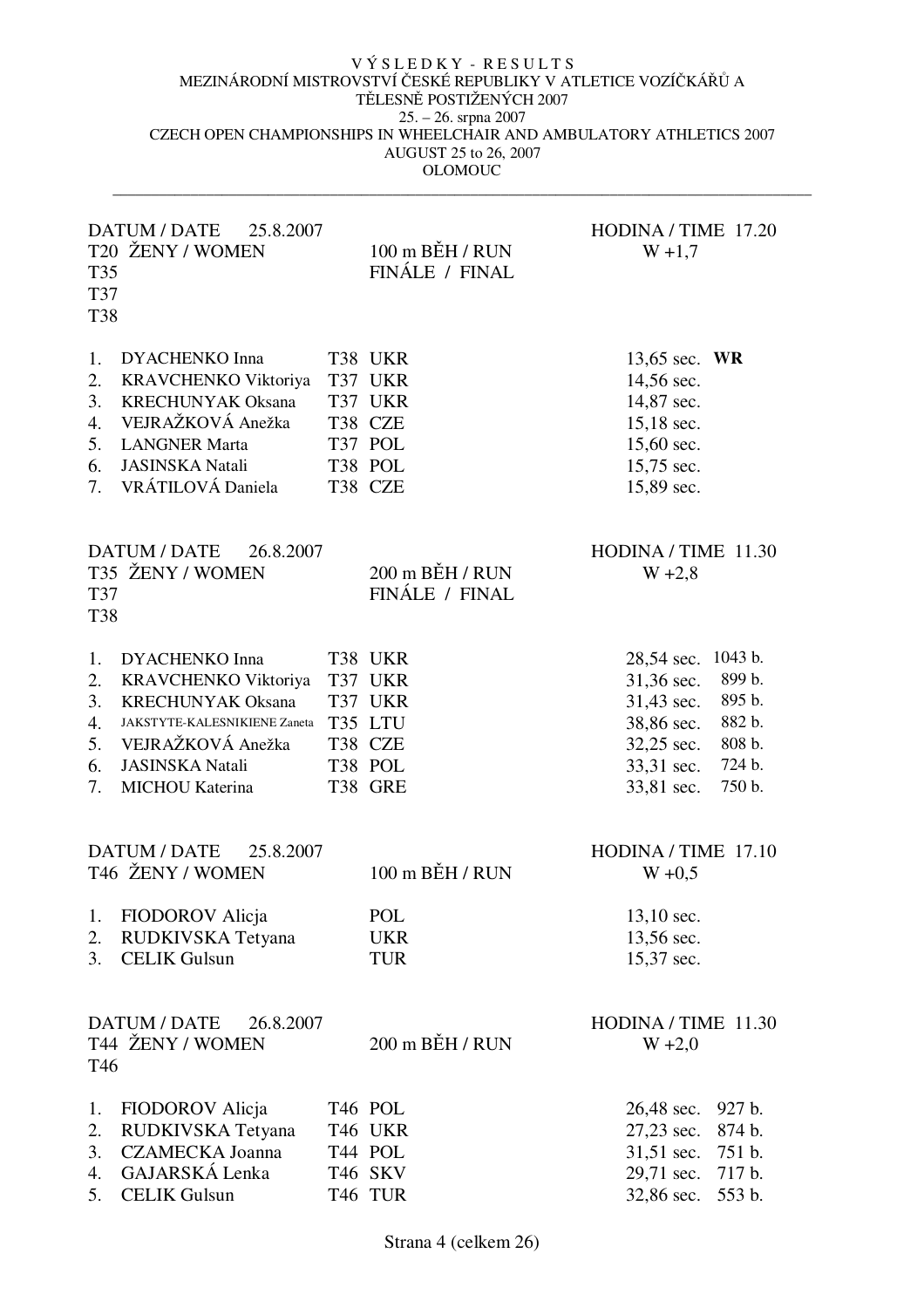| F34<br>F52<br>F54<br>F55<br>F56<br>F57<br>F58      | DATUM / DATE<br>26.8.2007<br>F33 ŽENY / WOMEN                                                                                                                                                                                                                                                              |     | DISK/DISCUS 1 kg                                                                                                                    | HODINA / TIME 12.00                                                                                                                                                                                                                                                            |                                                                                                            |           |
|----------------------------------------------------|------------------------------------------------------------------------------------------------------------------------------------------------------------------------------------------------------------------------------------------------------------------------------------------------------------|-----|-------------------------------------------------------------------------------------------------------------------------------------|--------------------------------------------------------------------------------------------------------------------------------------------------------------------------------------------------------------------------------------------------------------------------------|------------------------------------------------------------------------------------------------------------|-----------|
| 1.<br>2.<br>3.<br>4.<br>5.<br>6.<br>7.<br>8.<br>9. | <b>ENEVA</b> Stela<br>KNIEZKOVÁ Martina<br>FESSLOVÁ Jana<br>KOLEVA Ivanka<br><b>MAJCEN</b> Tatjana<br>ALSUWAIDI Latifa<br>ALZAABI Thuraya Hamad<br>TRIANTAFILIDOU Anastasia F34 GRE<br><b>KRAYCHEVA Galina</b><br>10. KLICO Dzenita<br>11. ČERKVENIK Tanja<br>12. HABĚTÍNKOVÁ Spomenka<br>13. TÁBORSKÁ Eva | F57 | F58 BUL<br>F52 CZE<br>F55 CZE<br><b>BUL</b><br>F54 SLO<br>F34 UAE<br>F34 UAE<br>F56 BUL<br>F54 BIH<br>F55 SLO<br>F33 CZE<br>F55 CZE | 32,70 m 1040 b.<br>14,24 m 1018 b.<br>$22,92 \text{ m}$<br>$22,51 \text{ m}$<br>$14,32 \; \text{m}$<br>$14,30 \; \mathrm{m}$<br>$13,15 \; \text{m}$<br>$12,71 \; \text{m}$<br>14,82 m<br>$9,23 \; \text{m}$<br>$14,22 \; \text{m}$<br>$5,37 \; \text{m}$<br>$7,21 \; \text{m}$ | 874 b.<br>853 b.<br>848 b.<br>748 b.<br>688 b.<br>665 b.<br>565 b.<br>547 b.<br>542 b.<br>356 b.<br>275 b. | <b>WR</b> |
| F52<br>F54                                         | DATUM / DATE<br>25.8.2007<br>F34 ŽENY / WOMEN                                                                                                                                                                                                                                                              |     | OŠTĚP / JAVELIN 600 g                                                                                                               | HODINA / TIME 15.00                                                                                                                                                                                                                                                            |                                                                                                            |           |
| 1.<br>2.<br>3.<br>4.<br>5.<br>6.                   | KNIEZKOVÁ Martina<br><b>MAJCEN</b> Tatjana<br>JANÁKOVÁ Michaela<br>ALZAABI Thuraya Hamad F34 UAE<br>MUJIC Hurmija<br><b>KLICO</b> Dzenita                                                                                                                                                                  | F54 | F52 CZE<br>F54 SLO<br>F34 CZE<br>BIH<br>F54 BIH                                                                                     | $8,20 \; \rm{m}$<br>$12,41 \text{ m}$<br>$11,67 \; \text{m}$<br>$11,02 \; \text{m}$<br>$9,93 \; \mathrm{m}$<br>$9,25 \; \text{m}$                                                                                                                                              | 911 b.<br>847 b.<br>822 b.<br>776 b.<br>678 b.<br>631 b.                                                   |           |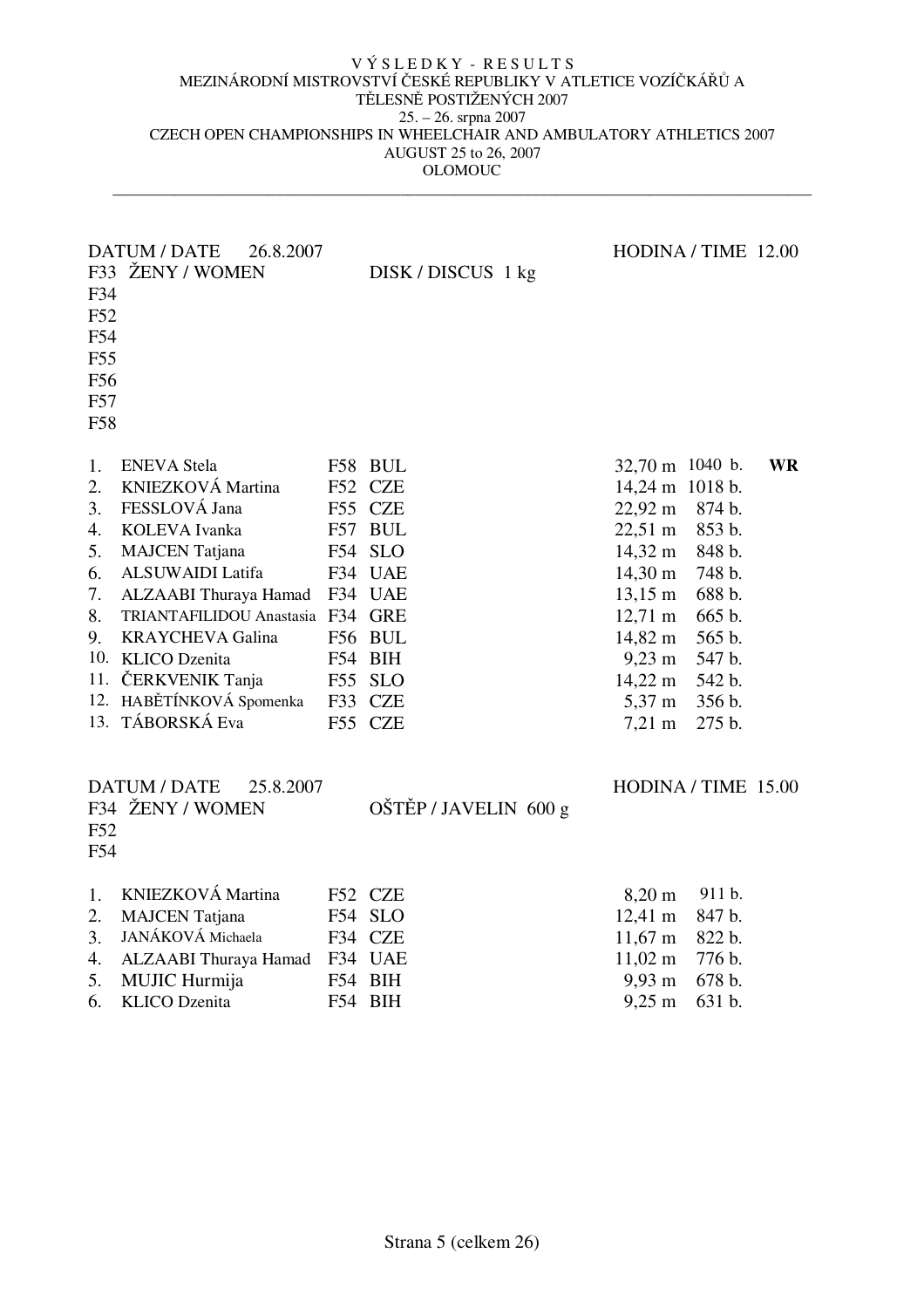| F56<br>F57<br>F58                            | DATUM / DATE<br>25.8.2007<br>F55 ŽENY / WOMEN                                                                                                                                                    | OŠTĚP / JAVELIN 600 g                                                                |                                                                                                                                                                                | HODINA / TIME 15.00                                                          |           |
|----------------------------------------------|--------------------------------------------------------------------------------------------------------------------------------------------------------------------------------------------------|--------------------------------------------------------------------------------------|--------------------------------------------------------------------------------------------------------------------------------------------------------------------------------|------------------------------------------------------------------------------|-----------|
| 1.<br>2.<br>3.<br>4.<br>5.<br>6.<br>7.<br>8. | ČERKVENIK Tanja<br>FESSLOVÁ Jana<br>KOLEVA Ivanka<br>MILINKOVIČ Milka<br><b>TODOROVA</b> Daniela<br><b>BAUMGARDE Malda</b><br><b>KRAYCHEVA Galina</b><br>TÁBORSKÁ Eva                            | F55 SLO<br>F55 CZE<br>F57 BUL<br>F55 CRO<br>F55 BUL<br>F58 LTU<br>F56 BUL<br>F55 CZE | $15,65 \; \text{m}$<br>$15,42 \text{ m}$<br>$16,51 \; \text{m}$<br>$14,12 \; \text{m}$<br>$13,93 \; \text{m}$<br>$21,33 \; \text{m}$<br>$1,13 \; \text{m}$<br>$9,86 \text{ m}$ | 845 b.<br>832 b.<br>829 b.<br>762 b.<br>752 b.<br>723 b.<br>560 b.<br>532 b. |           |
| F34<br>F54                                   | DATUM / DATE<br>25.8.2007<br>F32 ŽENY / WOMEN                                                                                                                                                    | KOULE / SHOT PUT 2 kg=F32<br>KOULE / SHOT PUT 3 kg                                   |                                                                                                                                                                                | HODINA / TIME 9.30                                                           |           |
| 1.<br>2.<br>3.<br>4.<br>5.<br>6.<br>7.<br>8. | STAMATOYLA Maria<br><b>KACANU Eva</b><br><b>MAJCEN</b> Tatjana<br>PERMINIENE Irena<br>TRIANTAFILIDOU Anastasia F34 GRE<br>MUJIC Hurmija<br><b>KLICO</b> Dzenita<br>ALZAABI Thuraya Hamad F34 UAE | F32 GRE<br>F54 CZE<br>F54 SLO<br>F54 LTU<br>F54 BIH<br>F54 BIH                       | $5,39 \text{ m}$<br>6,53 m 1052 b.<br>$6,08 \text{ m}$ 979 b.<br>$5,65 \; \mathrm{m}$<br>$6,06 \; \mathrm{m}$<br>$4,91 \text{ m}$<br>4,88 m<br>$5,04 \; \mathrm{m}$            | 1060b.<br>910 b.<br>803 b.<br>791 b.<br>786 b.<br>668 b.                     |           |
| F57<br>F58                                   | 25.8.2007<br><b>DATUM / DATE</b><br>F55 ZENY / WOMEN                                                                                                                                             | KOULE / SHOT PUT 3 kg                                                                |                                                                                                                                                                                | HODINA / TIME 11.00                                                          |           |
| 1.<br>2.<br>3.<br>4.<br>5.<br>6.             | <b>ENEVA</b> Stela<br>KOLEVA Ivanka<br>FESSLOVÁ Jana<br>MILINKOVIČ Milka<br>ČERKVENIK Tanja<br>TÁBORSKÁ Eva                                                                                      | F58 BUL<br>F57 BUL<br>F55 CZE<br>F55 CRO<br>F55 SLO<br>F55 CZE                       | $10,31 \; \text{m}$<br>8,97 m<br>$6,89 \; \mathrm{m}$<br>$6,19 \; \rm{m}$<br>$6,07 \; \mathrm{m}$<br>$4,03 \; \text{m}$                                                        | 1061 b.<br>893 b.<br>828 b.<br>744 b.<br>729 b.<br>484 b.                    | <b>WR</b> |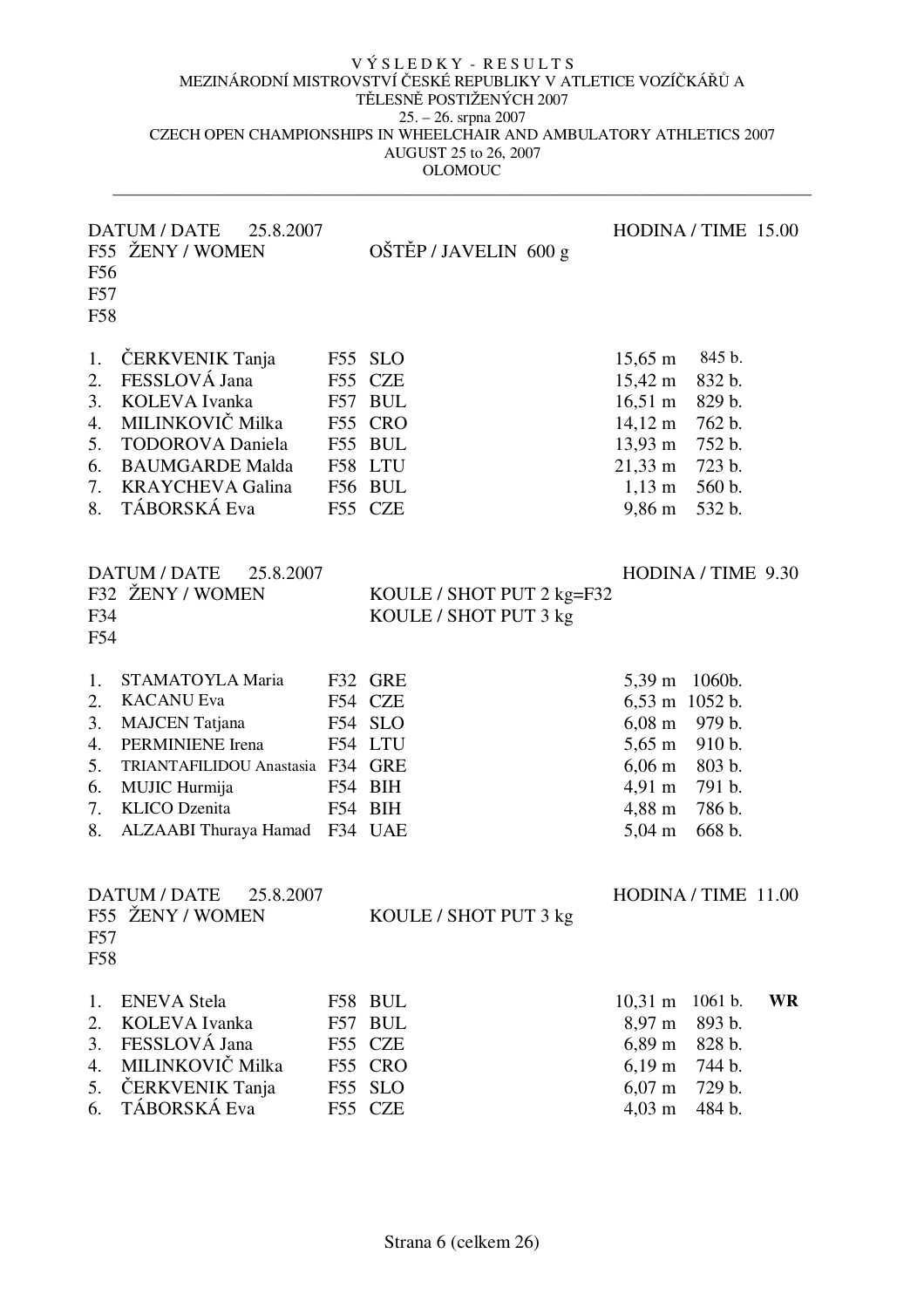| DATUM / DATE 25.8.2007<br>T54 ŽENY / WOMEN                 | 100 m JÍZDA / RACE               | HODINA / TIME 10.30<br>$W + 0.5$    |
|------------------------------------------------------------|----------------------------------|-------------------------------------|
| TÁBORSKÁ Eva                                               | <b>CZE</b>                       | 24,40 sec.                          |
| DATUM / DATE 26.8.2007<br>T54 ŽENY / WOMEN                 | 200 m JÍZDA / RACE               | HODINA / TIME 11.20<br>$W + 2,7$    |
| TÁBORSKÁ Eva                                               | <b>CZE</b>                       | 45,29 sec.                          |
| DATUM / DATE 26.8.2007<br>T54 ŽENY / WOMEN<br>TÁBORSKÁ Eva | 400 m JÍZDA / RACE<br><b>CZE</b> | HODINA / TIME 11.20<br>1:38,34 min. |
| DATUM / DATE 26.8.2007<br>DEAF ŽENY / WOMEN                | DISK/DISCUS 1 kg                 | HODINA / TIME 9.00                  |
| KRIŠTOFIČOVÁ Ivana                                         | <b>SVK</b>                       | 28,43 m                             |
| DATUM / DATE 25.8.2007<br>DEAF ŽENY / WOMEN                | KOULE / SHOT PUT 4 kg            | HODINA / TIME 9.30                  |
| KRIŠTOFIČOVÁ Ivana                                         | <b>SVK</b>                       | $12,22 \; \text{m}$                 |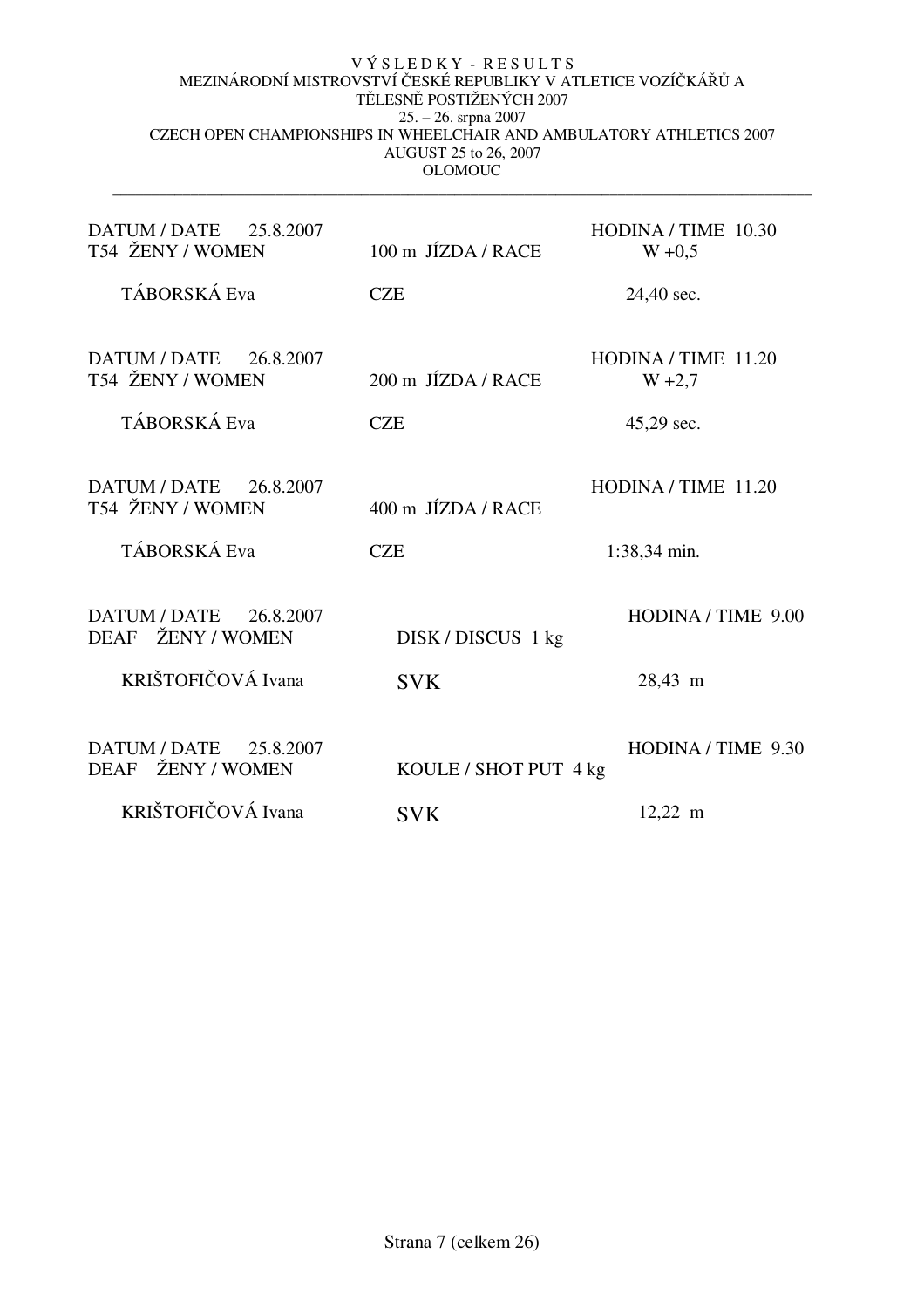|                                               | DATUM / DATE<br>25.8.2007<br>F11 MUŽI / MEN                                                                                                       |            | DISK/DISCUS 2 kg                                                                                   | HODINA / TIME 12.30                                                                       |                                                          |
|-----------------------------------------------|---------------------------------------------------------------------------------------------------------------------------------------------------|------------|----------------------------------------------------------------------------------------------------|-------------------------------------------------------------------------------------------|----------------------------------------------------------|
| 1.<br>2.                                      | PIDDUBNIY Vlodymyr<br>PISKOV Yuriy                                                                                                                |            | <b>UKR</b><br><b>UKR</b>                                                                           | 33,56 m<br>$31,73 \text{ m}$                                                              |                                                          |
|                                               | <b>DATUM / DATE</b><br>25.8.2007<br>F12 MUŽI / MEN                                                                                                |            | OŠTĚP / JAVELIN 800 g                                                                              | HODINA / TIME 17.00                                                                       |                                                          |
| 1.<br>2.                                      | <b>BUDETIČ</b> Branimir<br><b>PYCH Miroslaw</b>                                                                                                   |            | <b>CRO</b><br>POL                                                                                  | 45,42 m<br>45,34 m                                                                        |                                                          |
| F12                                           | <b>DATUM / DATE</b><br>26.8.2007<br>F11 MUŽI / MEN                                                                                                |            | KOULE / SHOT PUT 7,26 kg                                                                           | HODINA / TIME 11.10                                                                       |                                                          |
| 1.<br>2.<br>3.<br>4.                          | PIDDUBNIY Vlodymyr<br>PISKOV Yuriy<br>ALSHANQITI Osamah<br>CRNOJEVIČ Ljubinko                                                                     | F11<br>F11 | UKR<br>UKR<br>F12 KSA<br>F11 CRO                                                                   | $11,63 \; \text{m}$<br>$11,36 \; \text{m}$<br>$10,75 \; \text{m}$<br>$7,28 \; \mathrm{m}$ | 842 b.<br>822 b.<br>663 b.<br>527 b.                     |
|                                               | <b>DATUM / DATE</b><br>25.8.2007<br>T <sub>12</sub> MUŽI / MEN                                                                                    |            | 100 m BĚH / RUN                                                                                    | HODINA / TIME 17.00<br>$W + 1,4$                                                          |                                                          |
| T <sub>13</sub><br>1.<br>2.<br>3.<br>4.<br>5. | <b>MICHALSKI Mateusz</b><br><b>ZLATANOV Radoslav</b><br><b>GALINSKY Kordian</b><br>DEMSKYY Mykhaylo<br><b>ALMATAR Ahmed Kalifa</b>                |            | T12 POL<br>T <sub>13</sub> BUL<br>T13 POL<br>T12 UKR<br>T12 KSA                                    | $11,00 \text{ sec}$<br>11,38 sec.<br>$11,43$ sec.<br>11,89 sec.<br>12,82 sec.             | 1003 b.<br>922 b.<br>914 b.<br>853 b.<br>719 b.          |
| T <sub>13</sub>                               | <b>DATUM / DATE</b><br>26.8.2007<br>T <sub>12</sub> MUŽI / MEN                                                                                    |            | 200 m BĚH / RUN                                                                                    | HODINA / TIME 11.00<br>$W + 1,9$                                                          |                                                          |
| 1.<br>2.<br>3.<br>4.<br>5.<br>6.              | <b>MICHALSKI Mateusz</b><br><b>ZLATANOV Radoslav</b><br><b>GALINSKY Kordian</b><br>LJUTA Ifrem<br>DEMSKYY Mykhaylo<br><b>ALMATAR Ahmed Kalifa</b> |            | T <sub>12</sub> POL<br>T <sub>13</sub> BUL<br>T13 POL<br>T13 MKD<br>T <sub>12</sub> UKR<br>T12 KSA | 22,24 sec.<br>23,19 sec.<br>23,55 sec.<br>23,77 sec.<br>24,38 sec.<br>26,01 sec.          | 990 b.<br>910 b.<br>881 b.<br>863 b.<br>815 b.<br>701 b. |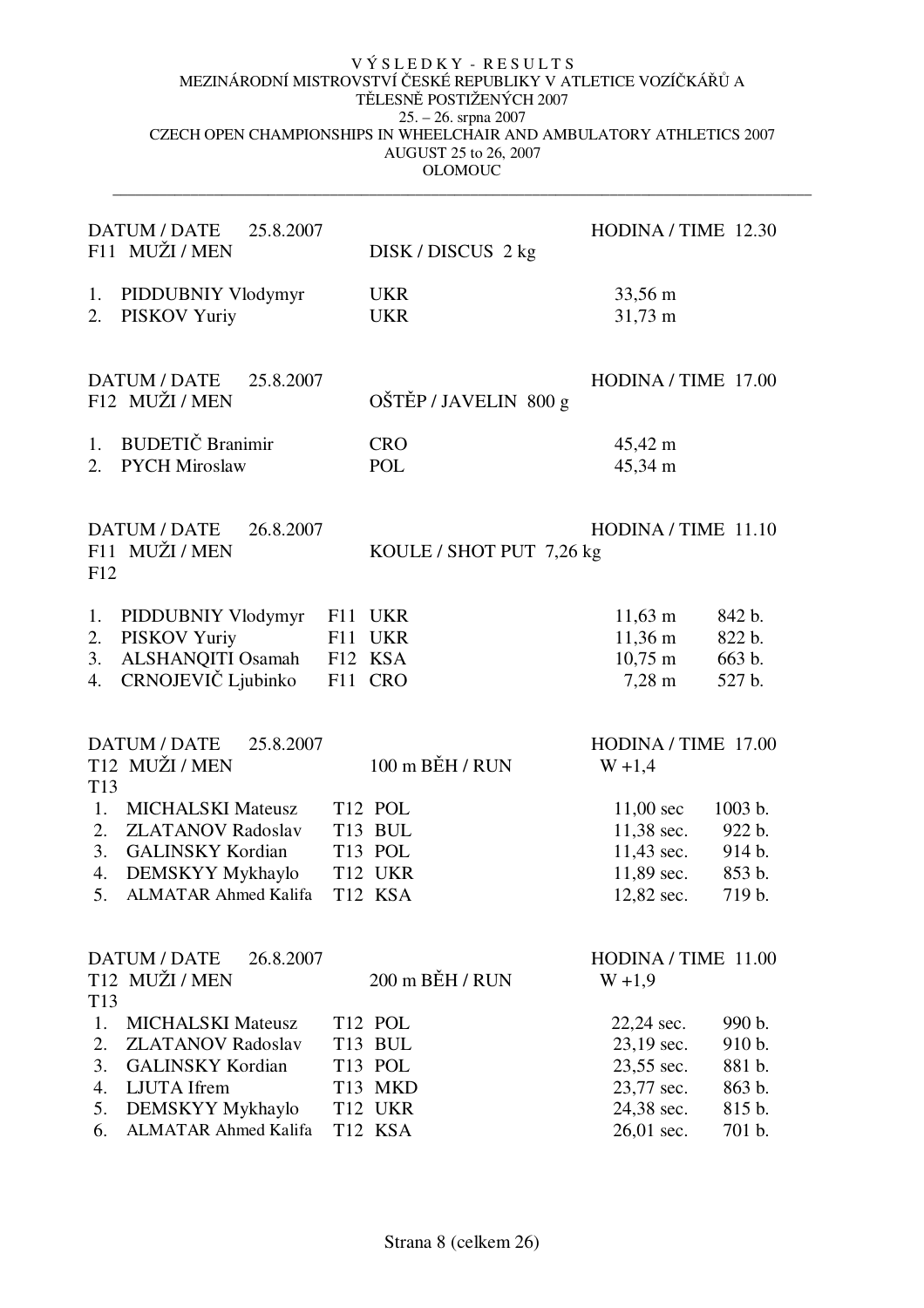| <b>DATUM / DATE</b><br>25.8.2007<br>T12 MUŽI / MEN<br>T <sub>13</sub><br>T46                                                                   | $400 \text{ m}$ BĚH / RUN                                                   | HODINA / TIME 13.00                                                                      |
|------------------------------------------------------------------------------------------------------------------------------------------------|-----------------------------------------------------------------------------|------------------------------------------------------------------------------------------|
| 1.<br><b>ARDESTIS Andonis</b><br><b>AWIZEŇ Marcin</b><br>2.<br>3.<br><b>RUMANOWSKI Robert</b><br>4. LJUTA Ifrem<br>PERZANOWSKI Arkadiusz<br>5. | T46 CYP<br>T <sub>46</sub> POL<br>T13 POL<br>T13 MKD<br>T <sub>12</sub> POL | 51,22 sec.<br>51,77 sec.<br>52,56 sec.<br>52,81 sec.<br>56,33 sec.                       |
| DATUM / DATE<br>26.8.2007<br>T <sub>12</sub> MUŽI / MEN<br>T <sub>13</sub>                                                                     | 800 m BĚH / RUN                                                             | HODINA / TIME 10.00                                                                      |
| 1. WIETECKI Lukasz<br>2. RUMANOWSKI Robert<br>3.<br>PERZANOWSKI Arkadiusz                                                                      | T13 POL<br>T <sub>13</sub> POL<br>T <sub>12</sub> POL                       | $1:59,73$ min.<br>921 b.<br>$2:00,34 \text{ min.}$<br>916 b.<br>$2:07,87$ min.<br>791 b. |
| DATUM / DATE 25.8.2007<br>T <sub>13</sub> MUŽI / MEN                                                                                           | 1 500 m BĚH / RUN                                                           | HODINA / TIME 9.30                                                                       |
| <b>WIETECKI Lukasz</b>                                                                                                                         | T <sub>13</sub> POL                                                         | 4:13,82 min.                                                                             |
| <b>DATUM / DATE</b><br>25.8.2007<br>F20 MUŽI / MEN                                                                                             | DISK/DISCUS 2 kg                                                            | HODINA / TIME 12.30                                                                      |
| <b>CORAZZA Martin</b>                                                                                                                          | <b>AUT</b>                                                                  | $12,29 \text{ m}$                                                                        |
| <b>DATUM / DATE</b><br>25.8.2007<br>F20 MUŽI / MEN                                                                                             | OŠTĚP / JAVELIN 800 g                                                       | HODINA / TIME 17.00                                                                      |
| <b>CORAZZA Martin</b>                                                                                                                          | <b>AUT</b>                                                                  | 19,34 m                                                                                  |
| DATUM / DATE<br>26.8.2007<br>F20 MUŽI / MEN                                                                                                    | KOULE / SHOT PUT 7,26 kg                                                    | HODINA / TIME 11.10                                                                      |
| <b>CORAZZA Martin</b>                                                                                                                          | <b>AUT</b>                                                                  | $6,15 \text{ m}$                                                                         |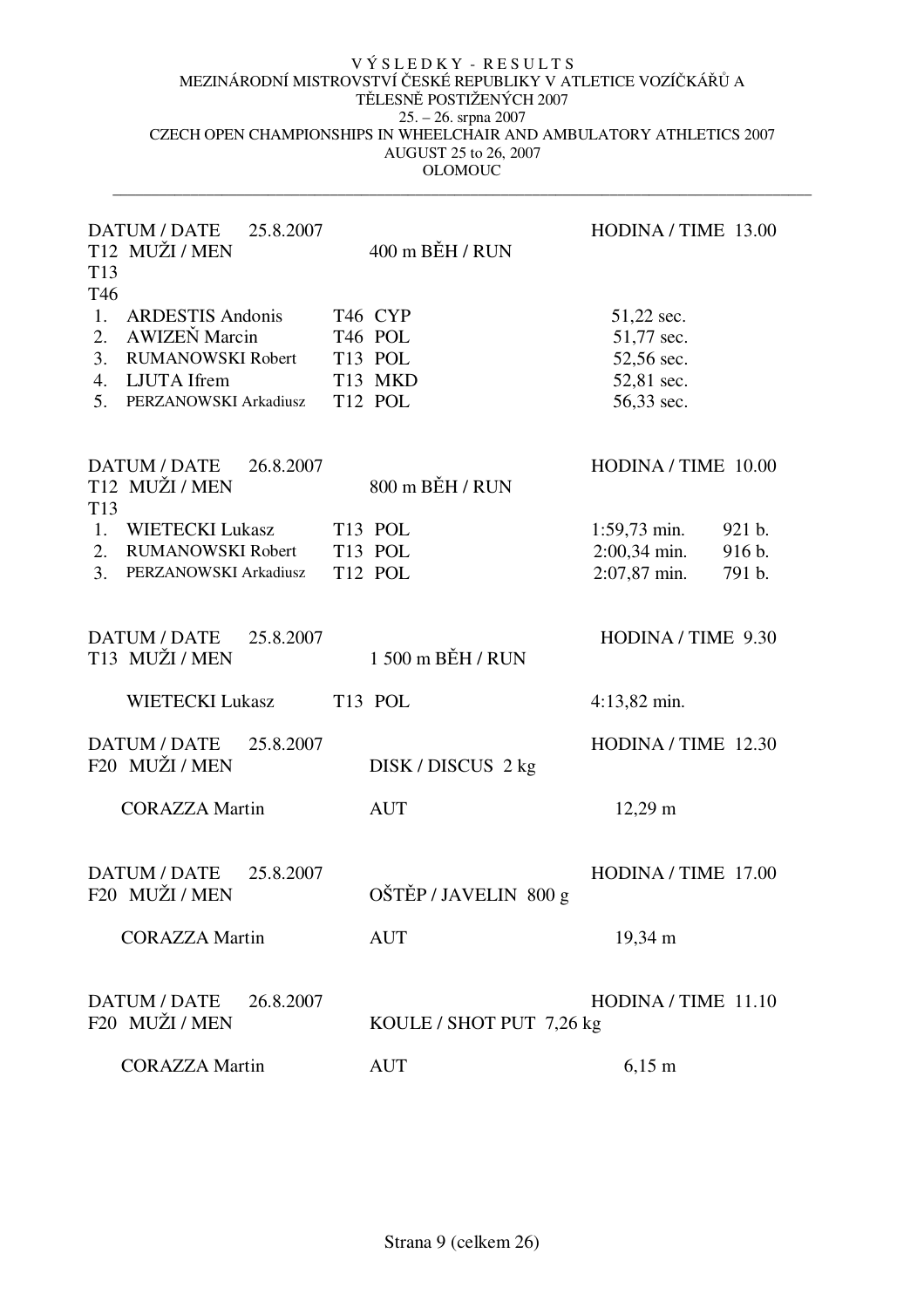| F36<br>F37<br>F38                      | <b>DATUM / DATE</b><br>25.8.2007<br>F35 MUŽI / MEN                                                                                                                      |                   | DISK/DISCUS 1 kg<br>DISK / DISCUS 1,5 kg=F38                                                     | HODINA / TIME 12.30                                                                                                |                                                                    |
|----------------------------------------|-------------------------------------------------------------------------------------------------------------------------------------------------------------------------|-------------------|--------------------------------------------------------------------------------------------------|--------------------------------------------------------------------------------------------------------------------|--------------------------------------------------------------------|
| 1.<br>2.<br>3.<br>4.<br>5.<br>6.       | ZHABNYAK Mykola<br><b>DURZIK Artur</b><br>VRÁTIL Petr<br><b>EITZINGER Bernhart</b><br><b>GRÉZL Dušan</b><br><b>WECHSELBERGER Bruno</b>                                  |                   | F37 UKR<br>F35 POL<br>F38 CZE<br>F35 AUT<br>F38 CZE<br>F36 AUT                                   | 49,46 m<br>33,40 m<br>$35,93 \text{ m}$<br>28,60 m<br>$31,92 \text{ m}$<br>$16,03 \; \text{m}$                     | 1615 b.<br>1391 b.<br>1213 b.<br>1191 b.<br>1078 b.<br>745 b.      |
| F37<br>F38                             | DATUM / DATE<br>25.8.2007<br>F35 MUŽI / MEN                                                                                                                             |                   | OŠTĚP / JAVELIN 600 g<br>$OŠTÉP / JAVELIN 800 g = F38$                                           | HODINA / TIME 17.00                                                                                                |                                                                    |
| 1.<br>2.<br>3.<br>4.<br>5.<br>6.       | ZHABNYAK Mykola<br><b>VRÁTIL Petr</b><br>PRZEBIERALA Jacek<br>KOHOUT Jiří<br><b>EITZINGER Bernhart</b><br><b>KUKLA Martin</b>                                           |                   | F37 UKR<br>F38 CZE<br>F37 POL<br>F37 CZE<br>F35 AUT<br>F35 CZE                                   | $40,08 \; \mathrm{m}$<br>$40,76 \; \mathrm{m}$<br>36,80 m<br>$31,24 \text{ m}$<br>$26,98 \; \mathrm{m}$<br>24,82 m | 833 b.<br>832 b.<br>764 b.<br>649 b.<br>617 b.<br>568 b.           |
| F36<br>F37<br>F38                      | DATUM / DATE<br>26.8.2007<br>F35 MUŽI / MEN                                                                                                                             |                   | KOULE / SHOT PUT 4 kg<br>KOULE / SHOT PUT 4 kg<br>KOULE / SHOT PUT 5 kg<br>KOULE / SHOT PUT 5 kg | HODINA / TIME 9.00                                                                                                 |                                                                    |
| 1.<br>2.<br>3.<br>4.<br>5.<br>6.<br>7. | <b>GRÉZL Dušan</b><br>ZHABNYAK Mykola<br><b>DURZIK Artur</b><br><b>HRBUD</b> Tomislav<br><b>EITZINGER Bernhart</b><br><b>WECHSELBERGER Bruno</b><br><b>KUKLA Martin</b> | F35<br>F36<br>F35 | F38 CZE<br>F37 UKR<br>F35 POL<br>F38 CRO<br><b>AUT</b><br><b>AUT</b><br><b>CZE</b>               | 12,47 m<br>$12,53 \; \text{m}$<br>11,96 m<br>$10,94 \text{ m}$<br>9,57 m<br>5,97 m<br>6,48 m                       | 836 b.<br>834 b.<br>827 b.<br>733 b.<br>662 b.<br>478 b.<br>448 b. |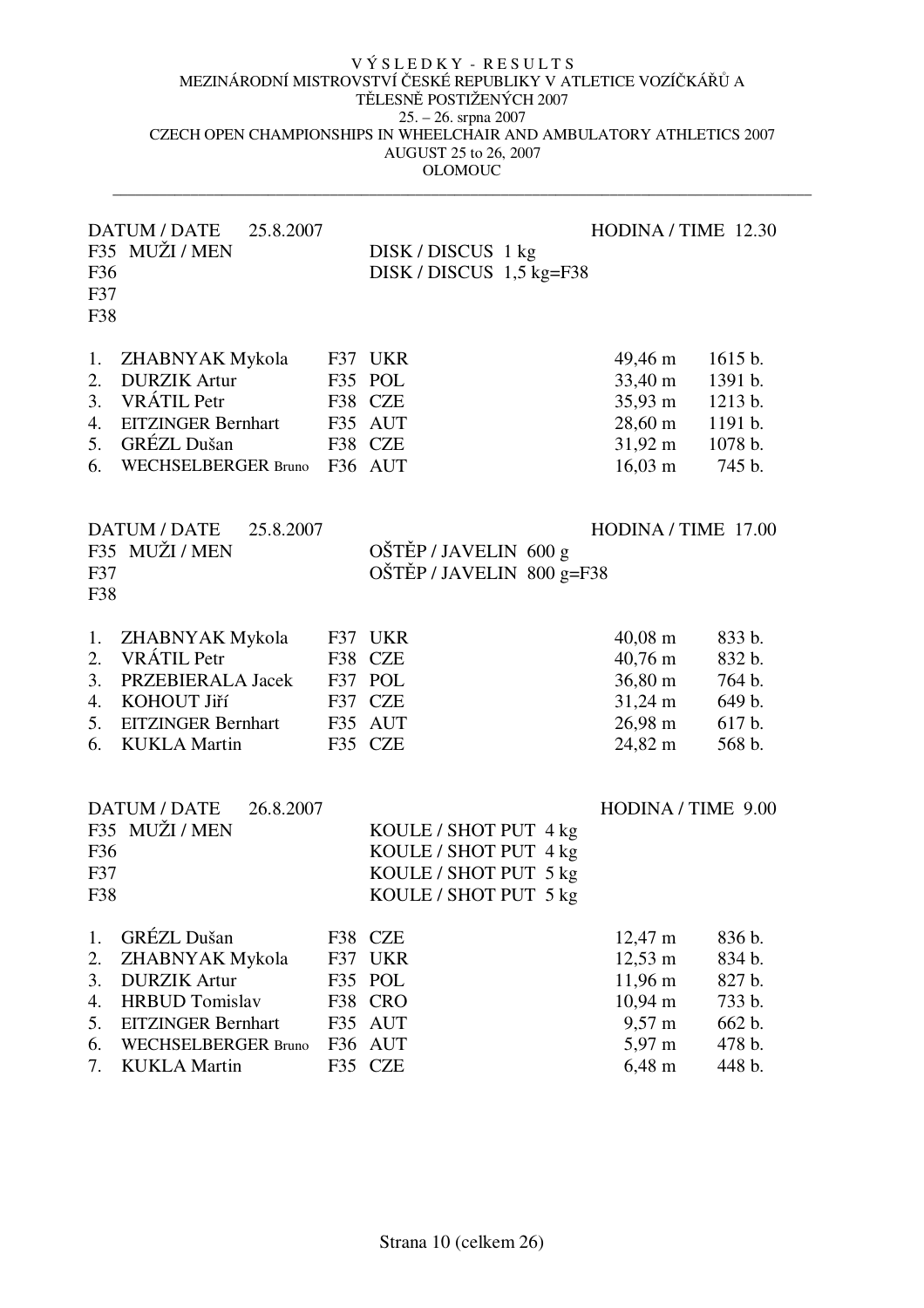| <b>T35</b><br>T36<br>T37<br><b>T38</b> | DATUM / DATE<br>25.8.2007<br>T20 MUŽI / MEN | 100 m BĚH / RUN<br>1 ROZBĚH / 1 HEAT     | HODINA / TIME 10.10<br>$W + 1,7$ |
|----------------------------------------|---------------------------------------------|------------------------------------------|----------------------------------|
| 1.                                     | <b>ANBAR HARIB Mohammed</b>                 | T20 UAE                                  | 11,87 sec.                       |
| 2.                                     | <b>MARINOS Aristotelis</b>                  | T38 GRE                                  | 11,94 sec.                       |
| 3.                                     | <b>HASSAN Ahmad Essa</b>                    | T36 UAE                                  | 13,19 sec.                       |
| 4.                                     | <b>SYMEOU Andreas</b>                       | T35 CYP                                  | 17,54 sec.                       |
| T35<br>T36<br>T37<br><b>T38</b>        | DATUM / DATE<br>25.8.2007<br>T20 MUŽI / MEN | $100$ m $BEH / RUN$<br>2 ROZBĚH / 2 HEAT | HODINA / TIME 10.10<br>$W + 0,5$ |
| 1.                                     | <b>JUODIS Vilmantas</b>                     | T36 LTU                                  | 12,88 sec.                       |
| 2.                                     | <b>LABUCH Lukasz</b>                        | T37 UAE                                  | 13,01 sec.                       |
| 3.                                     | <b>VAICIULIS Tadas</b>                      | T36 LTU                                  | 14,39 sec.                       |
| <b>T35</b><br>T36<br>T37<br><b>T38</b> | DATUM / DATE<br>25.8.2007<br>T20 MUŽI / MEN | 100 m BĚH / RUN<br>3 ROZBĚH / 3 HEAT     | HODINA / TIME 10.10<br>$W + 0,5$ |
| 1.                                     | ALI Qambar                                  | T37 UAE                                  | 12,59 sec.                       |
| 2.                                     | PAVLYK Roman                                | T36 UKR                                  | 12,64 sec.                       |
| 3.                                     | <b>ZHYLTSOV Andriy</b>                      | T36 UKR                                  | 12,68 sec.                       |
| 4.                                     | <b>LETKAS</b> Ioannis                       | T35 GRE                                  | 14,12 sec.                       |
| 5.                                     | <b>ERBAN</b> Benjamin                       | T36 SVK                                  | 15,85 sec.                       |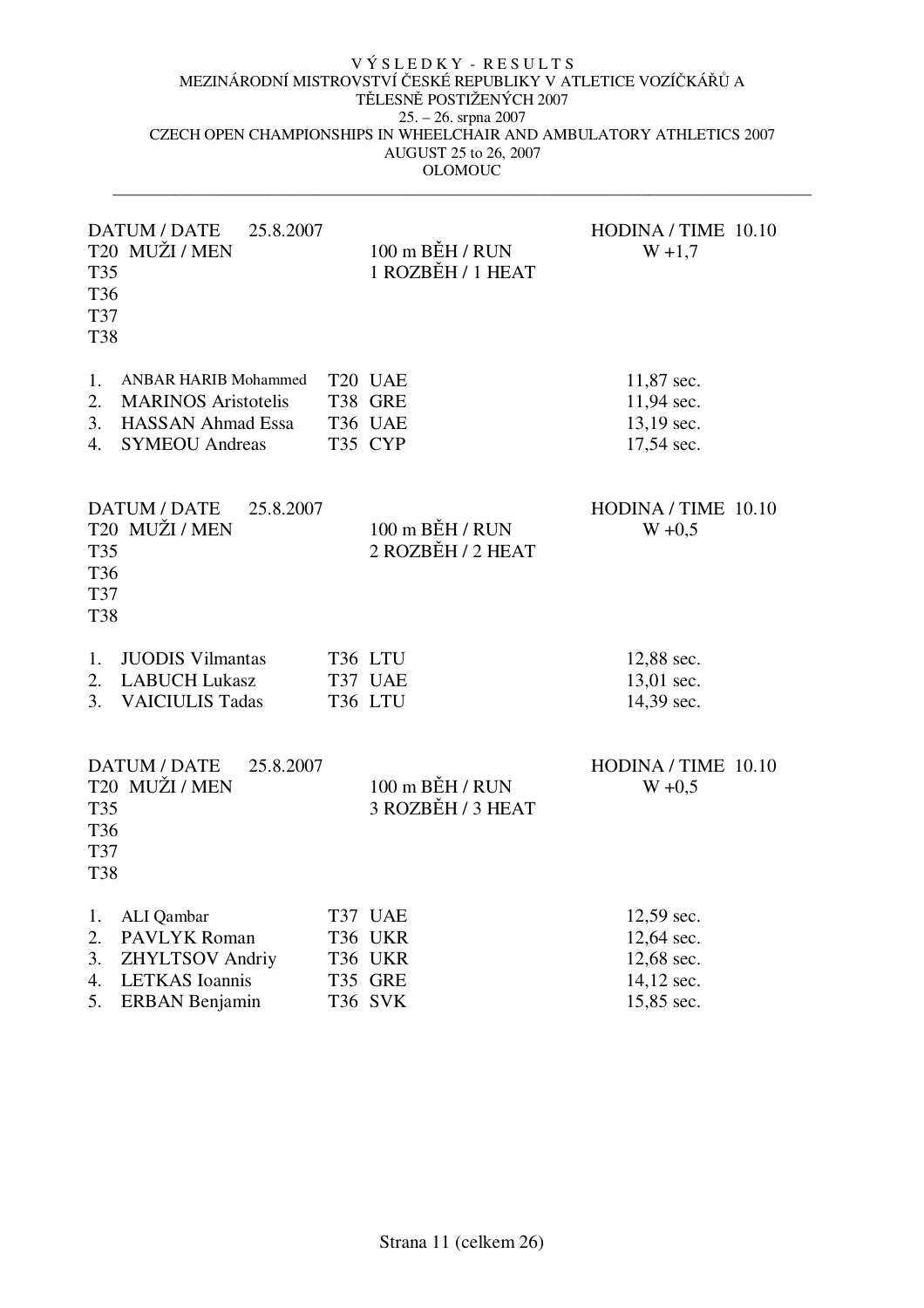| T35<br>T36<br><b>T37</b><br><b>T38</b> | DATUM / DATE<br>25.8.2007<br>T <sub>20</sub> MUŽI / MEN                                                                                                                                             | $100 \text{ m}$ BEH / RUN<br>4 ROZBĚH /4 HEAT                                        | HODINA / TIME 10.10<br>$W + 1,9$                                                                                     |                                                          |
|----------------------------------------|-----------------------------------------------------------------------------------------------------------------------------------------------------------------------------------------------------|--------------------------------------------------------------------------------------|----------------------------------------------------------------------------------------------------------------------|----------------------------------------------------------|
| 1.<br>2.<br>3.<br>4.<br>5.             | <b>SENYK Mykyta</b><br><b>ONUFRIENKO Andriy</b><br><b>KRAVCHENKO Sergiy</b><br><b>DZYUBA</b> Roman<br><b>WECHSELBERGER Bruno</b>                                                                    | T38 UKR<br>T38 UKR<br>T37 UKR<br>T35 UKR<br>T36 AUT                                  | 11,55 sec.<br>11,77 sec.<br>12,62 sec.<br>14,73 sec.<br>18,34 sec.                                                   |                                                          |
| T35<br>T36<br>T37<br><b>T38</b>        | DATUM / DATE<br>25.8.2007<br>T20 MUŽI / MEN                                                                                                                                                         | $100$ m $B$ EH / RUN<br>FINÁLE / FINAL                                               | HODINA / TIME 10.10<br>$W + 1,9$                                                                                     |                                                          |
| 1.<br>2.<br>3.<br>4.<br>5.<br>6.       | <b>ZHYLTSOV Andriy</b><br><b>SENYK Mykyta</b><br><b>ONUFRIENKO Andriy</b><br><b>JUODIS Vilmantas</b><br>ALI Qambar<br><b>KRAVCHENKO Sergiy</b><br><b>PAVLYK Roman</b><br><b>MARINOS</b> Aristotelis | T36 UKR<br>T38 UKR<br>T38 UKR<br>T36 LTU<br>T37 UAE<br>T37 UKR<br>T36 UKR<br>T38 GRE | $12,54$ sec.<br>$11,60$ sec.<br>$11,79$ sec.<br>12,87 sec.<br>$12,62$ sec.<br>12,72 sec.<br><b>DNP</b><br><b>DNP</b> | 972 b.<br>962 b.<br>930 b.<br>922 b.<br>904 b.<br>889 b. |
| T35<br>T36<br>T37<br><b>T38</b>        | DATUM / DATE<br>26.8.2007<br>T20 MUŽI / MEN                                                                                                                                                         | 200 m BĚH / RUN<br>1 ROZBĚH / 1 HEAT                                                 | HODINA / TIME 9.25<br>$W - 0,2$                                                                                      |                                                          |
| 1.<br>2.<br>3.<br>4.<br>5.             | <b>PAVLYK Roman</b><br><b>MARINOS</b> Aristotelis<br><b>JUODIS Vilmantas</b><br><b>ANBAR HARIB Mohammed</b><br><b>ERBAN</b> Benjamin                                                                | T36 UKR<br>T38 GRE<br>T36 LTU<br>T20 UAE<br>T36 SVK                                  | 25,39 sec.<br>24,26 sec.<br>26,74 sec.<br>24,42 sec.<br>33,41 sec.                                                   | 981 b.<br>898 b.<br>881 b.<br>798 b.<br>505 b.           |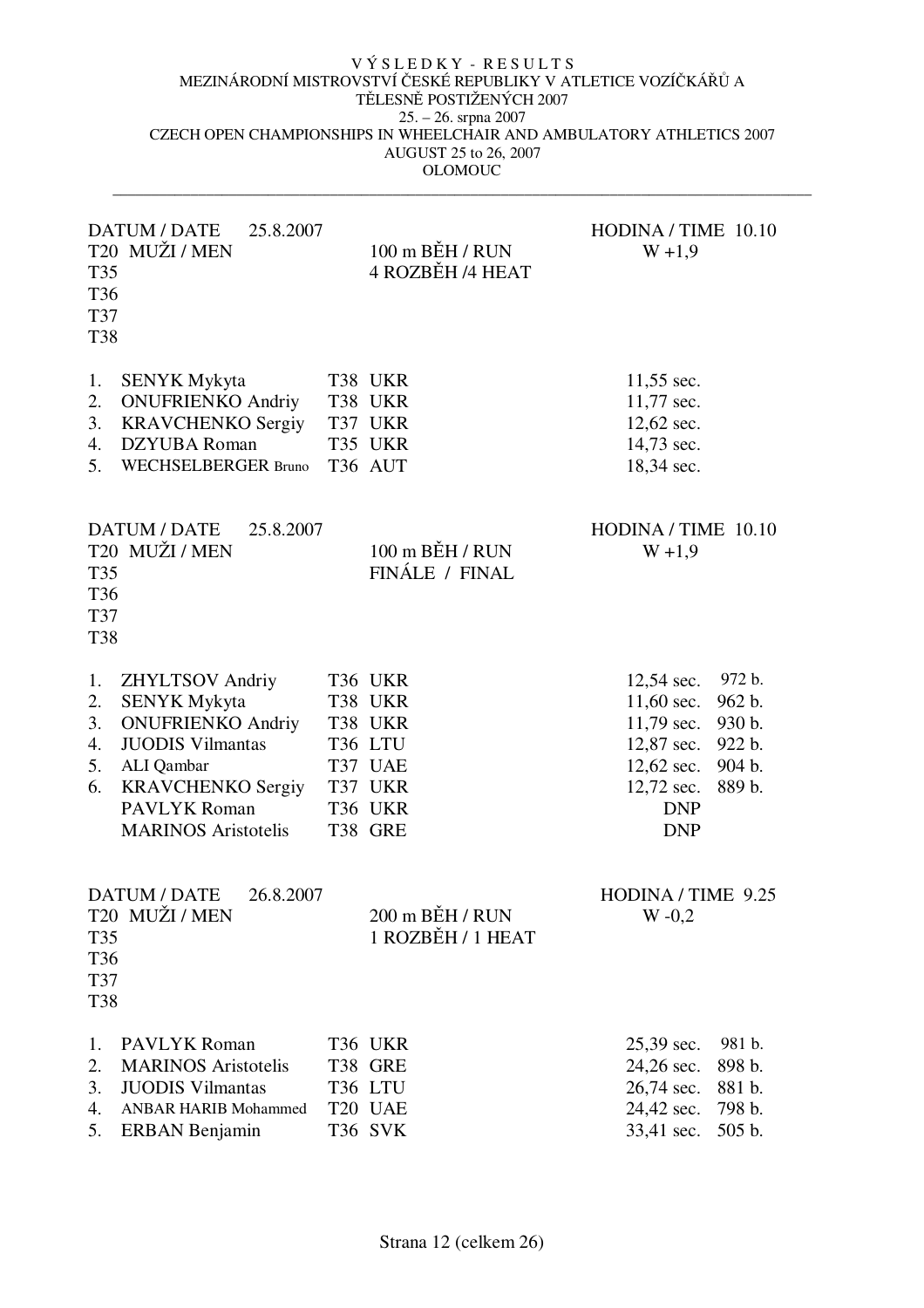| T35<br>T36<br>T37<br><b>T38</b>               | DATUM / DATE<br>26.8.2007<br>T20 MUŽI / MEN                                                                                                        | 200 m BĚH / RUN<br>2 ROZBĚH / 2 HEAT                           | HODINA / TIME 9.25<br>$W + 0,1$                                                                                                              |
|-----------------------------------------------|----------------------------------------------------------------------------------------------------------------------------------------------------|----------------------------------------------------------------|----------------------------------------------------------------------------------------------------------------------------------------------|
| 1.<br>2.<br>2.<br>4.<br>5.<br>6.              | <b>ONUFRIENKO Andriy</b><br><b>KRAVCHENKO Sergiy</b><br>ALI Qambar<br><b>ZHYLTSOV Andriy</b><br><b>HASSAN Ahmad Essa</b><br><b>SYMEOU Andreas</b>  | T38 UKR<br>T37 UKR<br>T37 UAE<br>T36 UKR<br>T36 UAE<br>T35 CYP | 919 b.<br>24,00 sec.<br>25,66 sec.<br>913 b.<br>25,66 sec.<br>913 b.<br>27,23 sec.<br>847 b.<br>28,10 sec.<br>790 b.<br>36,17 sec.<br>470 b. |
| <b>T35</b><br>T36<br><b>T37</b><br><b>T38</b> | DATUM / DATE<br>26.8.2007<br>T <sub>20</sub> MUŽI / MEN                                                                                            | 200 m BĚH / RUN<br>FINÁLE / FINAL                              | HODINA / TIME 9.25<br>$W + 2,4$                                                                                                              |
| 1.<br>2.<br>3.<br>4.<br>5.<br>6.              | <b>PAVLYK Roman</b><br><b>ONUFRIENKO Andriy</b><br>ALI Qambar<br><b>KRAVCHENKO Sergiy</b><br><b>JUODIS Vilmantas</b><br><b>MARINOS Aristotelis</b> | T36 UKR<br>T38 UKR<br>T37 UAE<br>T37 UKR<br>T36 LTU<br>T38 GRE | 24,90 sec. 1020 b.<br>23,75 sec.<br>939 b.<br>25,69 sec.<br>911 b.<br>25,83 sec.<br>900 b.<br>26,53 sec.<br>895 b.<br>24,45 sec.<br>883 b.   |
|                                               | DATUM / DATE<br>25.8.2007<br>T36 MUŽI / MEN                                                                                                        | 400 m BĚH / RUN                                                | HODINA / TIME 13.00                                                                                                                          |
| 1.<br>2.<br>3.<br>4.                          | <b>PAVLYK Roman</b><br>SAKOVSKYY Serhiy<br>PLICHTA Robert<br><b>KARASERIDHS Panagiotis</b>                                                         | <b>UKR</b><br><b>UKR</b><br>POL<br><b>GRE</b>                  | 56,32 sec.<br>58,71 sec.<br>$1:05,73$ min.<br>1:15,90 min.                                                                                   |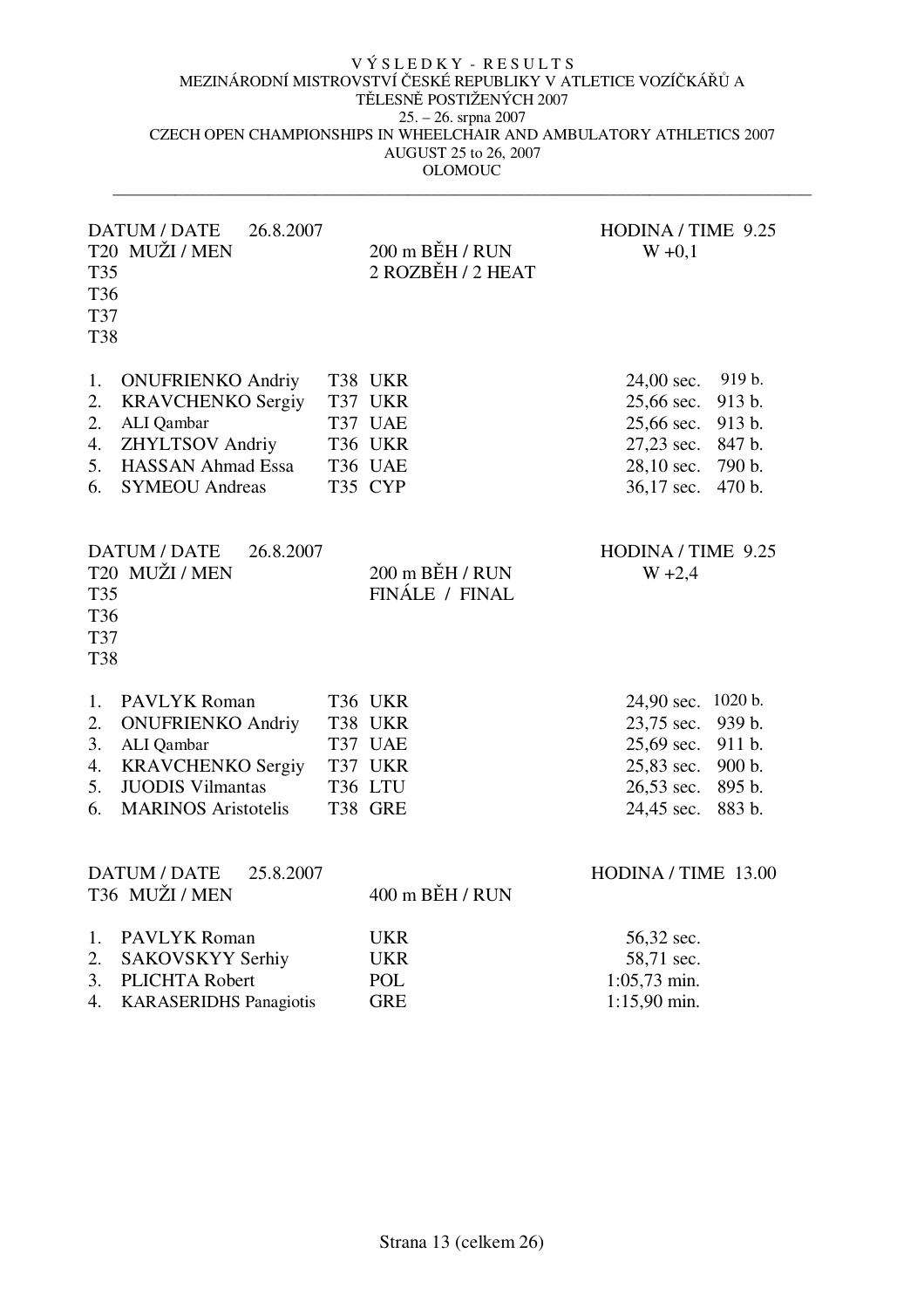| <b>DATUM / DATE</b><br>26.8.2007<br>T36 MUŽI / MEN<br>T37                                                                                                           | 800 m BĚH / RUN                                                             | HODINA / TIME 10.00                                                                                                                        |
|---------------------------------------------------------------------------------------------------------------------------------------------------------------------|-----------------------------------------------------------------------------|--------------------------------------------------------------------------------------------------------------------------------------------|
| SAKOVSKYY Serhiy<br>1.<br><b>TYKHONOV Yevgeniy</b><br>2.<br>PLICHTA Robert<br>3.<br>3. TUBIELEWICZ Mariusz<br>5. REGA Jakub<br>KARASERIDHS Panagiotis T36 GRE<br>6. | T36 UKR<br>T37 UKR<br>T <sub>36</sub> POL<br>T37 POL<br>T <sub>36</sub> POL | 2:13,14 min. 1020 b. WR<br>2:13,37 min. 839 b.<br>2:27,05 min. 833 b.<br>2:13,80 min. 833 b.<br>2:27,69 min. 825 b.<br>2:37,37 min. 710 b. |
| DATUM / DATE<br>25.8.2007<br>T36 MUŽI / MEN                                                                                                                         | 1 500 m BĚH / RUN                                                           | HODINA / TIME 9.30                                                                                                                         |
| <b>WECHSELBERGER Bruno</b>                                                                                                                                          | <b>AUT</b>                                                                  | 7:56,97 min.                                                                                                                               |
| DATUM / DATE<br>25.8.2007<br>T37 MUŽI / MEN                                                                                                                         | 1 500 m BĚH / RUN                                                           | HODINA / TIME 9.30                                                                                                                         |
| <b>TYKHONOV</b> Levgen                                                                                                                                              | <b>UKR</b>                                                                  | $4:26,07$ min.                                                                                                                             |
| <b>DATUM / DATE</b><br>26.8.2007<br>F40 MUŽI / MEN                                                                                                                  | KOULE / SHOT PUT 4 kg                                                       | HODINA / TIME 11.10                                                                                                                        |
| MARGOČ Marek<br>1.<br><b>SZUNSKY Denis</b><br>2.<br>VOJTEK Lubomír<br>3.                                                                                            | <b>SVK</b><br><b>CRO</b><br><b>SVK</b>                                      | $9,90 \text{ m}$<br>8,49 m<br>$6,10 \; \rm{m}$                                                                                             |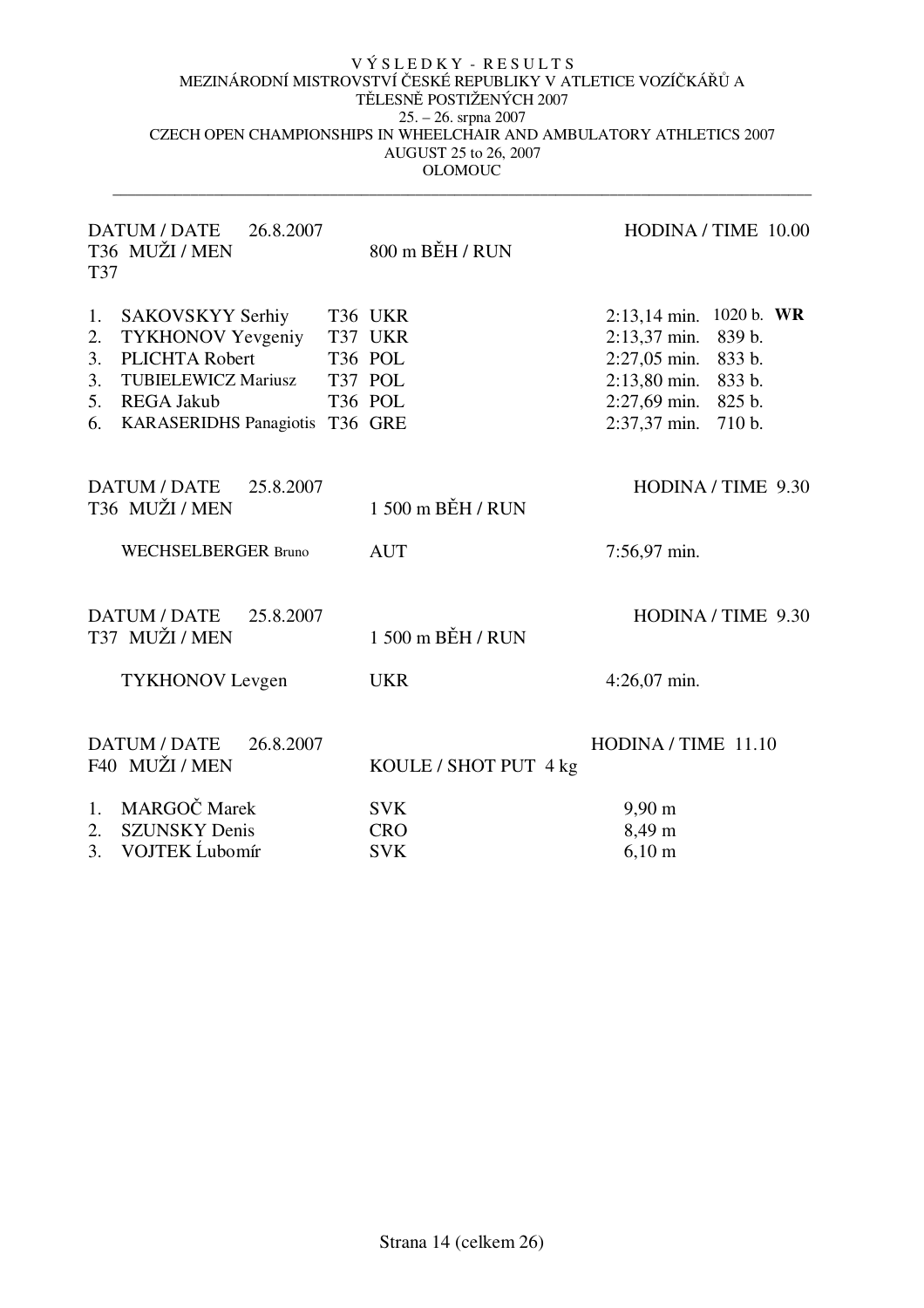| F42<br>F44<br>F46                                  | DATUM / DATE<br>25.8.2007<br>F40 MUŽI / MEN                                                                                                                                                                             | $DISK / DISCUS$ 1 kg – F40<br>DISK / DISCUS 1,5 kg                                                         |                                                                                                                                                                  | HODINA / TIME 12.30                                                                              |
|----------------------------------------------------|-------------------------------------------------------------------------------------------------------------------------------------------------------------------------------------------------------------------------|------------------------------------------------------------------------------------------------------------|------------------------------------------------------------------------------------------------------------------------------------------------------------------|--------------------------------------------------------------------------------------------------|
| 1.<br>2.<br>3.<br>4.<br>5.<br>6.<br>7.<br>8.<br>9. | MARGOČ Marek<br><b>CMIKIEWICZ Leszek</b><br><b>OVCHAROV</b> Dechko<br>VOJTEK Lubomír<br>SVITANA Vladimír<br>VYSKOČIL Jakub<br><b>SZALACZI Petr</b><br>MATURKANIČ Karol<br><b>GILDEIN František</b><br>10. DRANČÁK Dušan | F40 SVK<br>F42 POL<br>F42 BUL<br>F40 SVK<br>F44 SVK<br>F46 CZE<br>F42 CZE<br>F46 SVK<br>F42 SVK<br>F46 SVK | 29,45 m<br>37,78 m<br>$37,31 \text{ m}$<br>$19,23 \text{ m}$<br>28,70 m<br>$27,60 \text{ m}$<br>18,94 m<br>$21,02 \; \text{m}$<br>$17,46 \; \text{m}$<br>18,98 m | 995 b.<br>838 b.<br>828 b.<br>650 b.<br>519 b.<br>511 b.<br>420 b.<br>389 b.<br>387 b.<br>351 b. |
| F42<br>F44                                         | DATUM / DATE<br>25.8.2007<br>F40 MUŽI / MEN                                                                                                                                                                             | $OŠTÉP / JAVELIN 600 g - F40$<br>OŠTĚP / JAVELIN 800 g                                                     |                                                                                                                                                                  | HODINA / TIME 17.00                                                                              |
| F46                                                |                                                                                                                                                                                                                         |                                                                                                            |                                                                                                                                                                  |                                                                                                  |
| 1.                                                 | <b>OVCHAROV</b> Dechko                                                                                                                                                                                                  | F42 BUL                                                                                                    | 44,98 m                                                                                                                                                          | 908 b.                                                                                           |
| 2.                                                 | <b>KALUZIAK Lukasz</b>                                                                                                                                                                                                  | F44 POL                                                                                                    | 47,31 m                                                                                                                                                          | 869 b.                                                                                           |
| 3.                                                 | <b>SOLYANKIN Maksym</b>                                                                                                                                                                                                 | F44 UKR                                                                                                    | 45,94 m                                                                                                                                                          | 844 b.                                                                                           |
| 4.                                                 | ALBISHI Ali Faiz                                                                                                                                                                                                        | F42 KSA                                                                                                    | $36,30 \text{ m}$                                                                                                                                                | 732 b.                                                                                           |
| 5.                                                 | <b>GORBENKO</b> Igor                                                                                                                                                                                                    | F13 UKR                                                                                                    | 38,03 m                                                                                                                                                          | 672 b.                                                                                           |
| 6.                                                 | <b>PETROV</b> Ilian                                                                                                                                                                                                     | F44 BUL                                                                                                    | 33,89 m                                                                                                                                                          | 622 b.                                                                                           |
| 7.                                                 | VOJTEK Lubomír                                                                                                                                                                                                          | F40 SVK                                                                                                    | $20,80 \; \mathrm{m}$                                                                                                                                            | 604 b.                                                                                           |
| 8.                                                 | SVITANA Vladimír                                                                                                                                                                                                        | F44 SVK                                                                                                    | $29,12 \; \mathrm{m}$                                                                                                                                            | 534 b.                                                                                           |
| 9.                                                 | VYSKOČIL Jakub                                                                                                                                                                                                          | F46 CZE                                                                                                    | 29,47 m                                                                                                                                                          | 474 b.                                                                                           |
|                                                    | 10. MATURKANIČ Karol                                                                                                                                                                                                    | F46 SVK                                                                                                    | 24,64 m                                                                                                                                                          | 396 b.                                                                                           |
| 11.                                                | <b>GILDEIN František</b><br>12. DRANČÁK Dušan                                                                                                                                                                           | F42 SVK<br>F <sub>46</sub> SVK                                                                             | 17,71 m<br>$21,51 \text{ m}$                                                                                                                                     | 357 b.<br>346 b.                                                                                 |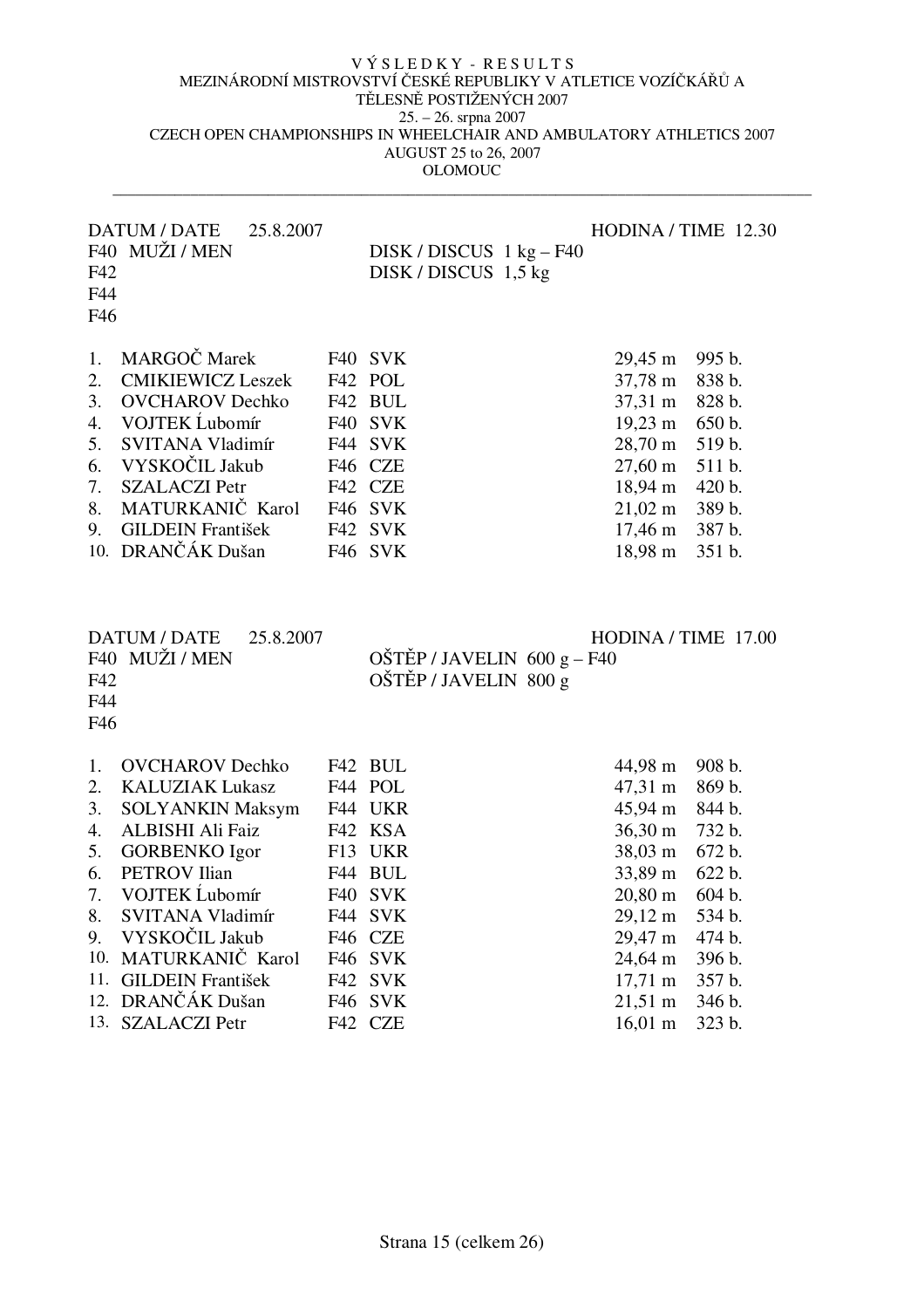| F44<br>F46                                   | DATUM / DATE<br>26.8.2007<br>F42 MUŽI / MEN                                                                                                                            | KOULE / SHOT PUT 6 kg                                                                | HODINA / TIME 9.00                                                                                                                                                                                                                                    |
|----------------------------------------------|------------------------------------------------------------------------------------------------------------------------------------------------------------------------|--------------------------------------------------------------------------------------|-------------------------------------------------------------------------------------------------------------------------------------------------------------------------------------------------------------------------------------------------------|
| 1.<br>2.<br>3.<br>4.<br>5.<br>6.<br>7.<br>8. | <b>KRALJ Darko</b><br><b>SLIVAR Josip</b><br><b>CMIKIEWICZ Leszek</b><br>TOMIČ Mladen<br><b>OVCHAROV</b> Dechko<br>ALBISHI Ali Faiz<br>VYSKOČIL Jakub<br>DRANČÁK Dušan | F42 CRO<br>F44 CRO<br>F42 POL<br>F42 CRO<br>F42 BUL<br>F42 KSA<br>F46 CZE<br>F46 SVK | $12,53 \; \text{m}$<br>931 b.<br>13,86 m<br>865 b.<br>$11,43 \; \text{m}$<br>850 b.<br>$11,21 \; \text{m}$<br>833 b.<br>$10,97 \; \mathrm{m}$<br>816 b.<br>$9,56 \text{ m}$<br>711 b.<br>$9,11 \text{ m}$<br>568 b.<br>$8,23 \; \mathrm{m}$<br>514 b. |
| T44<br>T46                                   | DATUM / DATE<br>25.8.2007<br>T42 MUŽI / MEN                                                                                                                            | $100$ m $B$ EH / RUN                                                                 | HODINA / TIME 10.25<br>$W+0,9$                                                                                                                                                                                                                        |
| 1.<br>2.<br>3.<br>4.<br>5.<br>6.             | <b>ALKHALDI</b> Saeed<br><b>ARESTI Andonis</b><br><b>OBAID</b> Mohammed Saif<br><b>DANYLOV</b> Andriy<br><b>ALFIFI Abdulah</b><br><b>PETROV</b> Ilian                  | T46 KSA<br>T46 CYP<br>T46 UAE<br>T42 UKR<br>T42 KSA<br>T44 BUL                       | 11,39 sec.<br>11,49 sec.<br>11,83 sec.<br>14,00 sec.<br>14,93 sec.<br>15,35 sec.                                                                                                                                                                      |
| T <sub>46</sub>                              | <b>DATUM / DATE</b><br>26.8.2007<br>T42 MUŽI / MEN                                                                                                                     | $200$ m $BEH/$ RUN                                                                   | HODINA / TIME 11.10<br>$W+1,9$                                                                                                                                                                                                                        |
| 1.<br>2.<br>3.<br>4.                         | <b>ARESTI Andonis</b><br><b>ALKHALDI</b> Saeed<br><b>OBAID</b> Mohammed Saif<br><b>ALFIFI Abdulah</b>                                                                  | T46 CYP<br>T46 KSA<br>T46 UAE<br>T42 KSA                                             | 22,69 sec.<br>963 b.<br>23,33 sec.<br>909 b.<br>24,33 sec. 831 b.<br>642 b.<br>31,68 sec.                                                                                                                                                             |
|                                              | DATUM / DATE<br>26.8.2007<br>T46 MUŽI / MEN                                                                                                                            | 800 m BĚH / RUN                                                                      | HODINA / TIME 10.00                                                                                                                                                                                                                                   |
| 1.<br>2.                                     | <b>GOLASKI</b> Wojciech<br>LESHCHYSHYN Oleh                                                                                                                            | POL<br><b>UKR</b>                                                                    | 1:59,79 min.<br>2:00,42 min.                                                                                                                                                                                                                          |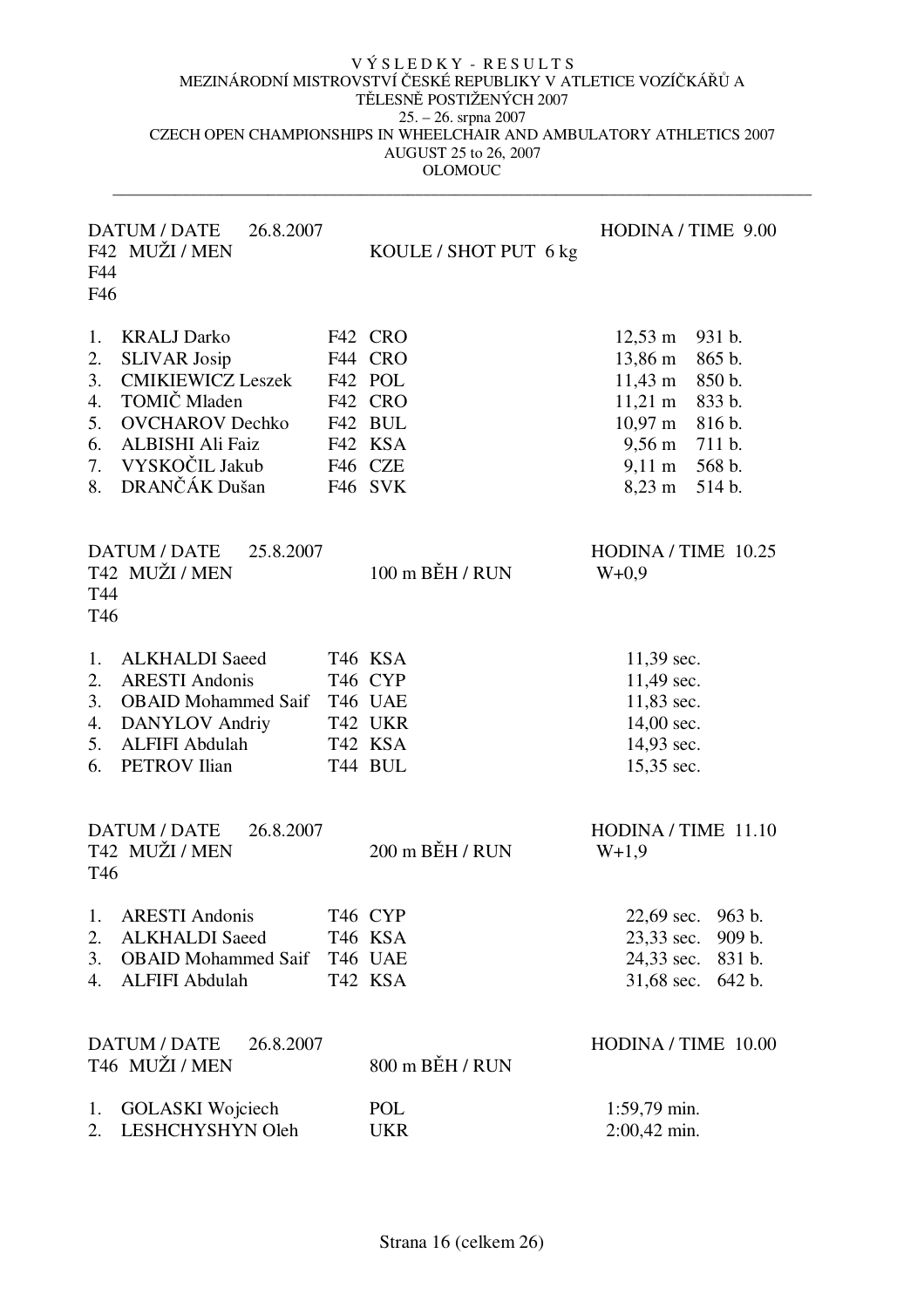| DATUM / DATE<br>25.8.2007<br>T46 MUŽI / MEN                                                                                                                                                                                                                                                                  | 1 500 m BĚH / RUN                                                                                                                  | HODINA / TIME 9.30                                                                                                                                                                                                                                                                                 |
|--------------------------------------------------------------------------------------------------------------------------------------------------------------------------------------------------------------------------------------------------------------------------------------------------------------|------------------------------------------------------------------------------------------------------------------------------------|----------------------------------------------------------------------------------------------------------------------------------------------------------------------------------------------------------------------------------------------------------------------------------------------------|
| <b>GOLASKI</b> Wojciech<br>1.<br>LESHCHYSHYN Oleh<br>2.                                                                                                                                                                                                                                                      | POL<br><b>UKR</b>                                                                                                                  | $4:07,19$ min.<br>4:12,87 min.                                                                                                                                                                                                                                                                     |
| DATUM / DATE<br>26.8.2007<br>F51 MUŽI / MEN                                                                                                                                                                                                                                                                  | KUŽELKA / CLUB 397 g                                                                                                               | HODINA / TIME 9.00                                                                                                                                                                                                                                                                                 |
| <b>ZVOLÁNEK Martin</b><br>1.<br>BĚLEŠ Radim<br>2.<br>F51<br>VANĚK Jan<br>3.<br>F51<br>LIŠKA Karel<br>4.<br>F51<br>MATIČ Miroslav<br>5.<br>F51<br>VESECKÝ Petr<br>6.<br>F51<br>FLEŽE Jožo<br>7.<br>F51<br><b>SERBUS</b> František<br>8.<br>F32<br><b>ANTÁLEK Dalibor</b><br>9.<br>F51<br>10. SVOBODA Jaroslav | F51 CZE<br><b>CZE</b><br><b>CZE</b><br><b>CZE</b><br><b>CRO</b><br><b>CZE</b><br><b>SLO</b><br><b>CZE</b><br><b>CZE</b><br>F51 CZE | $24,61 \text{ m}$<br>1022 b.<br>24,47 m<br>1016 b.<br>$23,57 \text{ m}$<br>979 b.<br>$21,27 \text{ m}$<br>883 b.<br>$20,31 \text{ m}$<br>844 b.<br>$18,91 \text{ m}$<br>785 b.<br>$18,76 \text{ m}$<br>779 b.<br>$22,96 \text{ m}$<br>722 b.<br>16,20m<br>673 b.<br>$7,94 \; \mathrm{m}$<br>330 b. |
| <b>DATUM / DATE</b><br>25.8.2007<br>F51 MUŽI / MEN                                                                                                                                                                                                                                                           | DISK/DISCUS 1 kg                                                                                                                   | HODINA / TIME 15.00                                                                                                                                                                                                                                                                                |

| 1. ZVOLÁNEK Martin          | F51 CZE |                           | 10,71 m 1648 b. WR |  |
|-----------------------------|---------|---------------------------|--------------------|--|
| 2. FLEŽE Jožo F51 SLO       |         | $10,04 \text{ m}$ 1545 b. |                    |  |
| 3. MATIČ Miroslav F51 CRO   |         | $9,92 \text{ m}$ 1526 b.  |                    |  |
| 4. BĚLEŠ Radim F51 CZE      |         | $9,90 \text{ m}$ 1523 b.  |                    |  |
| 5. SERBUS František         | F32 CZE | $15,98 \text{ m}$ 1441 b. |                    |  |
| 6. VANĚK Jan F51 CZE        |         | $8,23 \text{ m}$ 1266 b.  |                    |  |
| 7. ANTÁLEK Dalibor          | F51 CZE | 8,08 m 1243 b.            |                    |  |
| 8. VESECKÝ Petr F51 CZE     |         |                           | 5,71 m 878 b.      |  |
| 9. SVOBODA Jaroslav F51 CZE |         | $3.11 \text{ m}$ 478 b.   |                    |  |
|                             |         |                           |                    |  |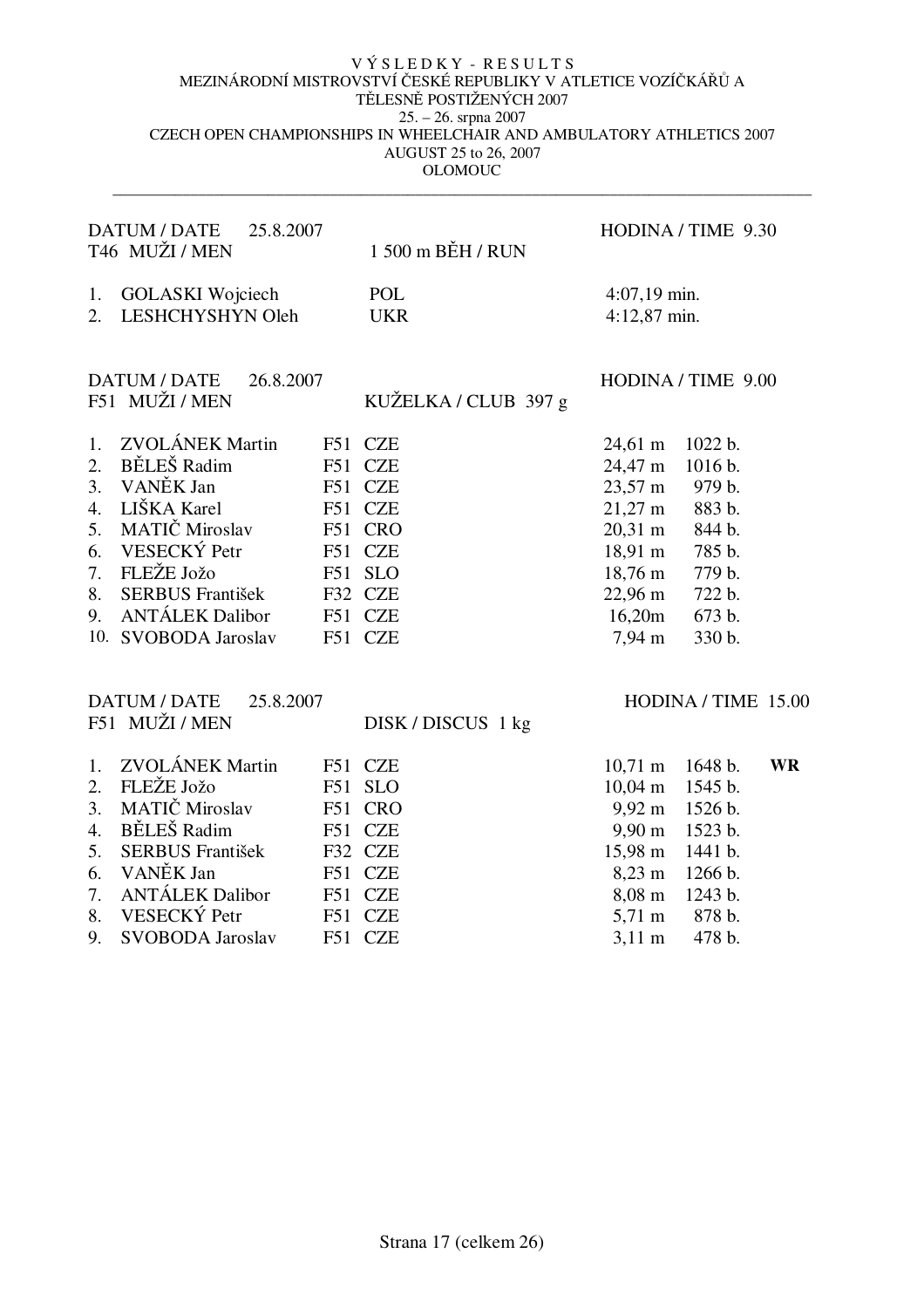|                                        | DATUM / DATE<br>25.8.2007<br>F52 MUŽI / MEN                                                                                       | DISK/DISCUS 1 kg                                                          | HODINA / TIME 9.30                                                                                                                                                                                    |
|----------------------------------------|-----------------------------------------------------------------------------------------------------------------------------------|---------------------------------------------------------------------------|-------------------------------------------------------------------------------------------------------------------------------------------------------------------------------------------------------|
| 1.<br>2.<br>3.<br>4.<br>5.             | <b>PLANK Henrik</b><br>ŠIBRAVA Pavel<br>POKORNÝ Radek<br>ŽUPANC Branko<br><b>URBAN Villu</b>                                      | <b>SLO</b><br><b>CZE</b><br><b>CZE</b><br><b>SLO</b><br><b>EST</b>        | $15,55 \; \text{m}$<br>13,33 m<br>$11,91 \text{ m}$<br>$9,10 \; \rm{m}$<br>8,99 m                                                                                                                     |
|                                        | DATUM / DATE<br>26.8.2007<br>F52 MUŽI / MEN                                                                                       | OŠTĚP /JAVELIN 600g                                                       | HODINA / TIME 12.30                                                                                                                                                                                   |
| 1.<br>2.<br>3.<br>4.                   | <b>PLANK Henrik</b><br>ŠIBRAVA Pavel<br>ŽUPANC Branko<br>POKORNÝ Radek                                                            | <b>SLO</b><br><b>CZE</b><br><b>SLO</b><br><b>CZE</b>                      | $14,28 \; \mathrm{m}$<br>$10,57 \text{ m}$<br>9,70 m<br><b>DNP</b>                                                                                                                                    |
|                                        | <b>DATUM / DATE</b><br>25.8.2007<br>F52 MUŽI / MEN                                                                                | KOULE / SHOT PUT 2 kg                                                     | HODINA / TIME 12.30                                                                                                                                                                                   |
| 1.<br>2.<br>3.<br>4.                   | <b>PLANK Henrik</b><br>ŽUPANC Branko<br>ŠIBRAVA Pavel<br><b>URBAN Villu</b>                                                       | <b>SLO</b><br><b>SLO</b><br><b>CZE</b><br><b>EST</b>                      | $8,01 \; \text{m}$<br>$7,04 \; \mathrm{m}$<br>5,86 m<br>$3,99 \text{ m}$                                                                                                                              |
| F33<br>F34<br>F53                      | DATUM / DATE<br>25.8.2007<br>MUŽI / MEN                                                                                           | DISK/DISCUS 1 kg                                                          | HODINA / TIME 17.00                                                                                                                                                                                   |
| 1.<br>2.<br>3.<br>4.<br>5.<br>6.<br>7. | KISÝ Aleš<br><b>HASSANALI Juma</b><br>POPOVIČ Goran<br>NOVÁK Jakub<br><b>JUŘICA</b> Petr<br>KAMARÁD Zbyněk<br><b>BUHR Vojtěch</b> | F53 CZE<br>F33 UAE<br>F53 CRO<br>F34 CZE<br>F53 CZE<br>F34 CZE<br>F34 CZE | $16,74 \text{ m}$<br>659 b.<br>$16,38 \; \rm{m}$<br>620 b.<br>14,32 m<br>564 b.<br>$15,25 \; \text{m}$<br>388 b.<br>$9,63 \; \mathrm{m}$<br>381 b.<br>11,42 m<br>290 b.<br>$7,00 \text{ m}$<br>178 b. |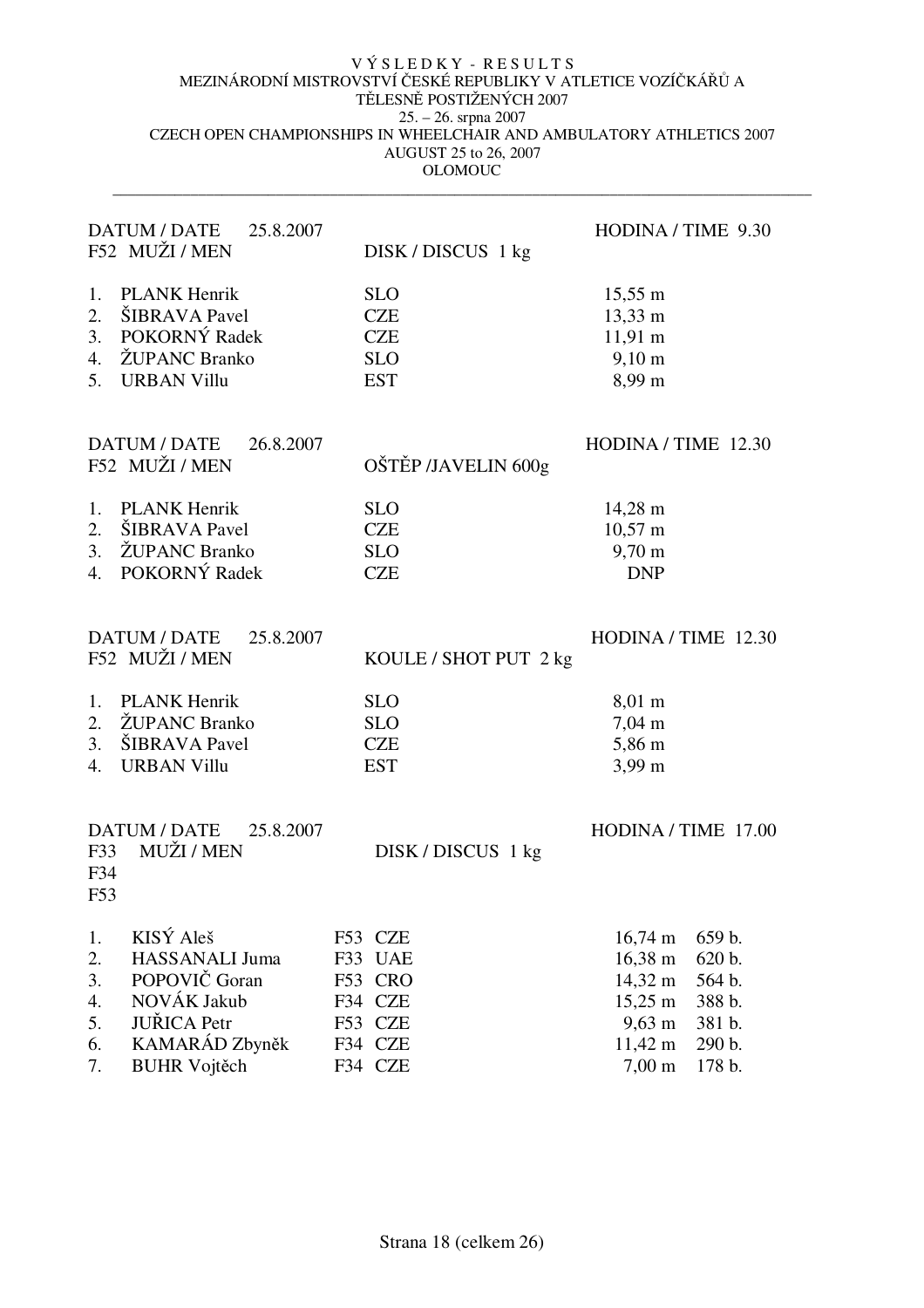|                                                    | <b>DATUM / DATE</b><br>26.8.2007<br>F53 MUŽI / MEN                                                                                                                                                          | OŠTĚP /JAVELIN 600g                                                                              | HODINA / TIME 12.30                                                                                                                                                                                                                                                        |
|----------------------------------------------------|-------------------------------------------------------------------------------------------------------------------------------------------------------------------------------------------------------------|--------------------------------------------------------------------------------------------------|----------------------------------------------------------------------------------------------------------------------------------------------------------------------------------------------------------------------------------------------------------------------------|
| 1.<br>2.<br>3.                                     | KISÝ Aleš<br>KAMARÁD Zbyněk<br><b>BUHR Vojtěch</b>                                                                                                                                                          | F53 CZE<br>F34 CZE<br>F34 CZE                                                                    | 15,06 m 756 b.<br>15,61 m 585 b.<br>ĊR<br>7,54 m 283 b.                                                                                                                                                                                                                    |
| F33<br>F34<br>F53                                  | DATUM / DATE<br>25.8.2007<br>F32 MUŽI / MEN                                                                                                                                                                 | KOULE / SHOT PUT 2 kg<br>KOULE / SHOT PUT 3 kg<br>KOULE / SHOT PUT 4 kg<br>KOULE / SHOT PUT 3 kg | HODINA / TIME 12.30                                                                                                                                                                                                                                                        |
| 1.<br>2.<br>3.<br>4.<br>5.<br>6.<br>7.<br>8.<br>9. | KISÝ Aleš<br><b>BIN DABBAS Mohamed</b><br>ABDUAZIZ Alshekaili<br><b>CIESLIK Piotr</b><br><b>SERBUS František</b><br>KLEITSOGIANNIS Efthimios F32 GRE<br>NOVÁK Jakub<br>KAMARÁD Zbyněk<br><b>JUŘICA</b> Petr | F53 CZE<br>F34 UAE<br>F33 UAE<br>F53 POL<br>F32 CZE<br>F34 CZE<br>F34 CZE<br>F53 CZE             | 875 b.<br>$7,11 \; \text{m}$<br>$9,34 \; \text{m}$<br>866 b.<br>$7,92 \text{ m}$<br>761 b.<br>5,44 m<br>669 b.<br>$5,26 \text{ m}$<br>638 b.<br>$5,19 \; \mathrm{m}$<br>630 b.<br>538 b.<br>$5,81 \text{ m}$<br>$5,19 \text{ m}$<br>481 b.<br>$3,38 \; \text{m}$<br>416 b. |
| F54                                                | DATUM / DATE<br>25.8.2007<br>MUŽI / MEN                                                                                                                                                                     | DISK/DISCUS 1 kg                                                                                 | HODINA / TIME 9.30                                                                                                                                                                                                                                                         |
| 1.<br>2.<br>3.<br>4.<br>5.<br>6.<br>7.             | PÜRGL František<br>MITROVIČ Draženko<br><b>ALMUHAIRI</b> Theban<br>LOVRENOVIČ Ivo<br><b>BLÁHA</b> Milan<br><b>KAFOURIS Martis</b><br>CVEČKA Vladimír                                                        | <b>CZE</b><br><b>SCG</b><br><b>UAE</b><br><b>CRO</b><br><b>CZE</b><br><b>CYP</b><br><b>SVK</b>   | $26,73 \text{ m}$<br>24,94 m<br>24,56 m<br>$21,33 \; \text{m}$<br>20,42 m<br>19,88 m<br>18,50 m                                                                                                                                                                            |
| 8.                                                 | <b>BINDR Jiří</b>                                                                                                                                                                                           | <b>CZE</b>                                                                                       | 9,89 m                                                                                                                                                                                                                                                                     |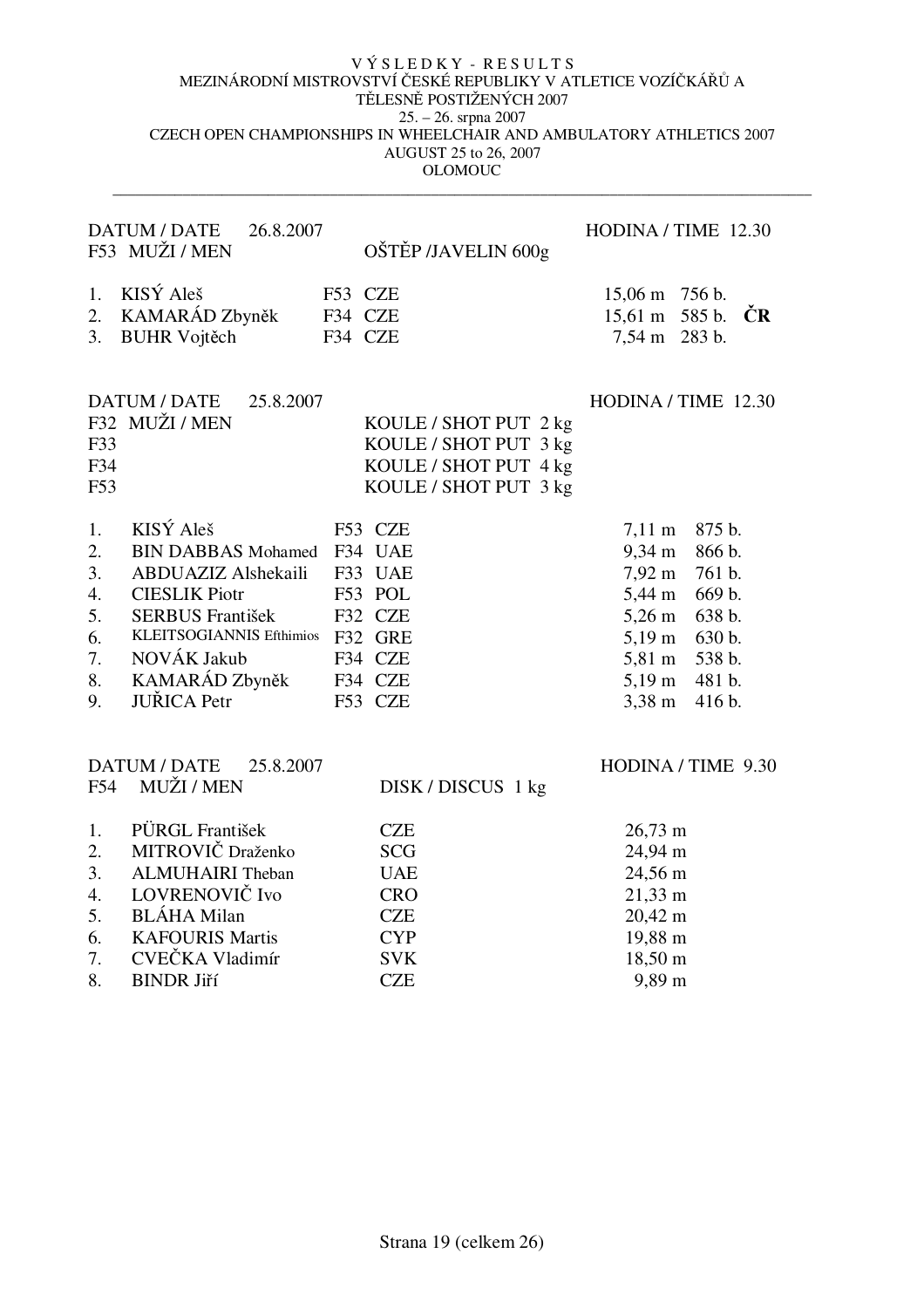$\_$  ,  $\_$  ,  $\_$  ,  $\_$  ,  $\_$  ,  $\_$  ,  $\_$  ,  $\_$  ,  $\_$  ,  $\_$  ,  $\_$  ,  $\_$  ,  $\_$  ,  $\_$  ,  $\_$  ,  $\_$  ,  $\_$  ,  $\_$  ,  $\_$  ,  $\_$  ,  $\_$  ,  $\_$  ,  $\_$  ,  $\_$  ,  $\_$  ,  $\_$  ,  $\_$  ,  $\_$  ,  $\_$  ,  $\_$  ,  $\_$  ,  $\_$  ,  $\_$  ,  $\_$  ,  $\_$  ,  $\_$  ,  $\_$  ,

|          | DATUM / DATE<br>26.8.2007<br>F54 MUŽI / MEN        | OŠTĚP / JAVELIN 600 g    | HODINA / TIME 9.00                     |
|----------|----------------------------------------------------|--------------------------|----------------------------------------|
| 1.       | MITROVIČ Draženko                                  | <b>SCG</b>               | 22,49 m                                |
| 2.       | <b>ALMAZAM Hussain</b>                             | <b>UAE</b>               | $21,03 \; \text{m}$                    |
| 3.       | PÜRGL František                                    | <b>CZE</b>               | $20,75 \text{ m}$                      |
| 4.       | GERMIČ Andrej                                      | <b>SVK</b>               | 19,52 m                                |
| 5.       | NINIČ Bojan                                        | <b>BIH</b>               | 14,36 m                                |
|          | <b>BINDR Jiří</b>                                  | <b>CZE</b>               |                                        |
| 6.       |                                                    |                          | $11,40 \text{ m}$                      |
|          | DATUM / DATE<br>25.8.2007                          |                          | HODINA / TIME 13.30                    |
|          | F54 MUŽI / MEN                                     | KOULE / SHOT PUT 4 kg    |                                        |
| 1.       | <b>TISCHLER George</b>                             | <b>AUT</b>               | $9,31 \text{ m}$                       |
| 2.       | GERMIČ Andrej                                      | <b>SVK</b>               | $9,04 \text{ m}$                       |
| 3.       | <b>BLÁHA</b> Milan                                 | <b>CZE</b>               | ČR<br>$8,65 \; \mathrm{m}$             |
| 4.       | MITROVIČ Draženko                                  | <b>SCG</b>               | $7,70 \text{ m}$                       |
| 5.       | CVEČKA Vladimír                                    | <b>SVK</b>               | $7,18 \; \text{m}$                     |
| 6.       | <b>KAFOURIS Martis</b>                             | <b>CYP</b>               | $6,42 \; m$                            |
| 7.       | NINIČ Bojan                                        | <b>BIH</b>               | 4,55 m                                 |
|          | <b>DATUM / DATE</b><br>26.8.2007<br>F55 MUŽI / MEN |                          | HODINA / TIME 9.00                     |
|          |                                                    | DISK/DISCUS 1 kg         |                                        |
| 1.       | NĚMEC Martin                                       | <b>CZE</b>               | 37,34 m                                |
| 2.       | <b>YUSEINOV Mustafa</b>                            | <b>BUL</b>               | 33,99 m                                |
| 3.       | SÝKORA Zbyněk                                      | <b>CZE</b>               | 29,62 m                                |
| 4.       | <b>PANDZIC Dzevad</b>                              | <b>BIH</b>               | $26,11 \text{ m}$                      |
| 5.       | <b>PACEK Jaroslav</b>                              | <b>SVK</b>               | $16,72 \text{ m}$                      |
| 6.       | <b>KANYO Zsolt</b>                                 | <b>HUN</b>               | $16,03 \; \text{m}$                    |
|          | <b>DATUM / DATE</b><br>25.8.2007                   |                          | HODINA / TIME 12.30                    |
|          | F55 MUŽI / MEN                                     | OŠTĚP / JAVELIN 600 g    |                                        |
| 1.       | NĚMEC Martin                                       | <b>CZE</b>               | 27,48 m                                |
| 2.       | ŠČAMBURA Dušan                                     | <b>CZE</b>               | 24,80 m                                |
| 3.       | <b>YUSEINOV Mustafa</b>                            | <b>BUL</b>               | 24,44 m                                |
| 4.       | <b>KANYO Zsolt</b>                                 | <b>HUN</b>               | 21,06 m                                |
| 5.       | VEČEŘA Jaroslav                                    | <b>CZE</b>               | $20,52 \text{ m}$                      |
|          |                                                    |                          |                                        |
|          |                                                    |                          |                                        |
| 6.       | <b>PANDZIC Dzevad</b>                              | <b>BIH</b>               | 17,93 m                                |
| 7.<br>8. | SÝKORA Zbyněk<br><b>PACEK Jaroslav</b>             | <b>CZE</b><br><b>SVK</b> | $17,14 \text{ m}$<br>$16,40 \text{ m}$ |

Strana 20 (celkem 26)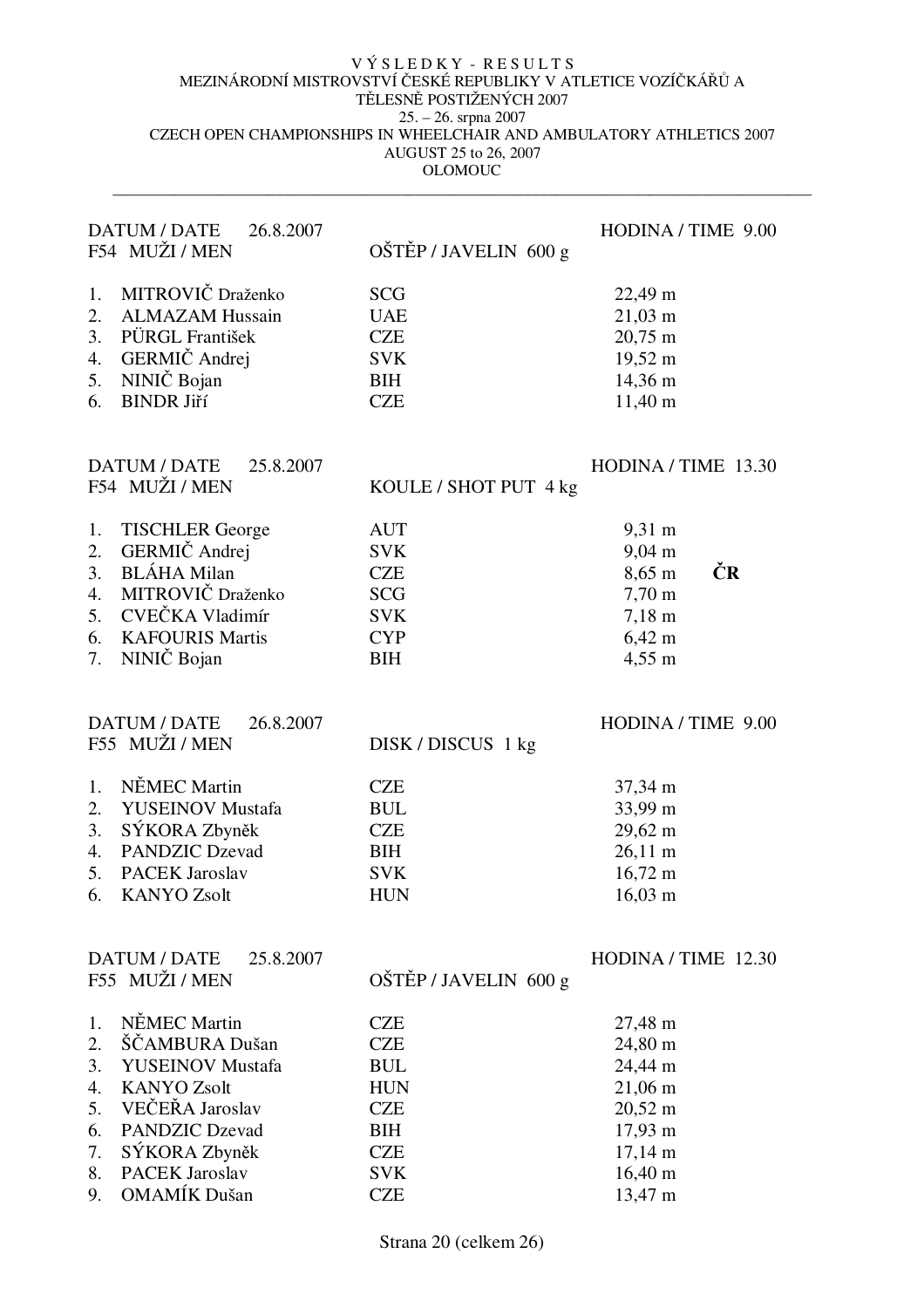|    | DATUM / DATE<br>25.8.2007<br>F55 MUŽI / MEN | KOULE / SHOT PUT 4 kg | HODINA / TIME 17.00  |
|----|---------------------------------------------|-----------------------|----------------------|
| 1. | NĚMEC Martin                                | <b>CZE</b>            | $11,55 \; \text{m}$  |
| 2. | ŠČAMBURA Dušan                              | <b>CZE</b>            | $8,90 \text{ m}$     |
| 3. | SÝKORA Zbyněk                               | <b>CZE</b>            | 8,39 m               |
| 4. | <b>PANDZIC Dzevad</b>                       | <b>BIH</b>            | 8,24 m               |
| 5. | <b>PACEK Jaroslav</b>                       | <b>SVK</b>            | $7,19 \text{ m}$     |
| 6. | <b>OMAMÍK</b> Dušan                         | <b>CZE</b>            | $6,38 \text{ m}$     |
| 7. | <b>KANYO Zsolt</b>                          | <b>HUN</b>            | $6,37 \; \mathrm{m}$ |
| 8. | PAGÁČ Martin                                | <b>SVK</b>            | 5,83 m               |
|    |                                             |                       |                      |
|    | <b>DATUM / DATE</b><br>25.8.2007            |                       | HODINA / TIME 15.00  |
|    | F56 MUŽI / MEN                              | DISK/DISCUS 1 kg      |                      |
| 1. | ŠTIAK Josef                                 | <b>CZE</b>            | 35,97 m              |
| 2. | ŠPERK Miroslav                              | <b>CZE</b>            | 33,96 m              |
| 3. | <b>JAMIE Boyle</b>                          | <b>IRL</b>            | 27,24 m              |
| 4. | <b>SPICHER Raimund</b>                      | <b>GER</b>            | 24,21 m              |
| 5. | DANKO Štefan                                | <b>CZE</b>            | 23,26 m              |
| 6. | <b>SEAMUS Wall</b>                          | <b>IRL</b>            | $21,30 \text{ m}$    |
| 7. | MACÍČEK Libor                               | <b>CZE</b>            | 20,08 m              |
| 8. | <b>DAVID Berry</b>                          | <b>IRL</b>            | $19,00 \text{ m}$    |
|    |                                             |                       |                      |
|    | <b>DATUM / DATE</b><br>25.8.2007            |                       | HODINA / TIME 9.30   |
|    | F56 MUŽI / MEN                              | OŠTĚP / JAVELIN 600 g |                      |
| 1. | ŠTIAK Josef                                 | <b>CZE</b>            | 31,39 m              |
| 2. | VAŠKO Adrián                                | <b>SVK</b>            | $21,23 \text{ m}$    |
| 3. | DANKO Štefan                                | <b>CZE</b>            | $20,23 \text{ m}$    |
| 4. | ŠPERK Miroslav                              | <b>CZE</b>            | 19,29 m              |
| 5. | <b>SEAMUS Wall</b>                          | <b>IRL</b>            | $17,12 \text{ m}$    |
| 6. | <b>SPICHER Raimund</b>                      | <b>GER</b>            | $17,11 \text{ m}$    |
| 7. | MACÍČEK Libor                               | <b>CZE</b>            | $16,30 \text{ m}$    |
| 8. | <b>DAVID Berry</b>                          | <b>IRL</b>            | 12,46 m              |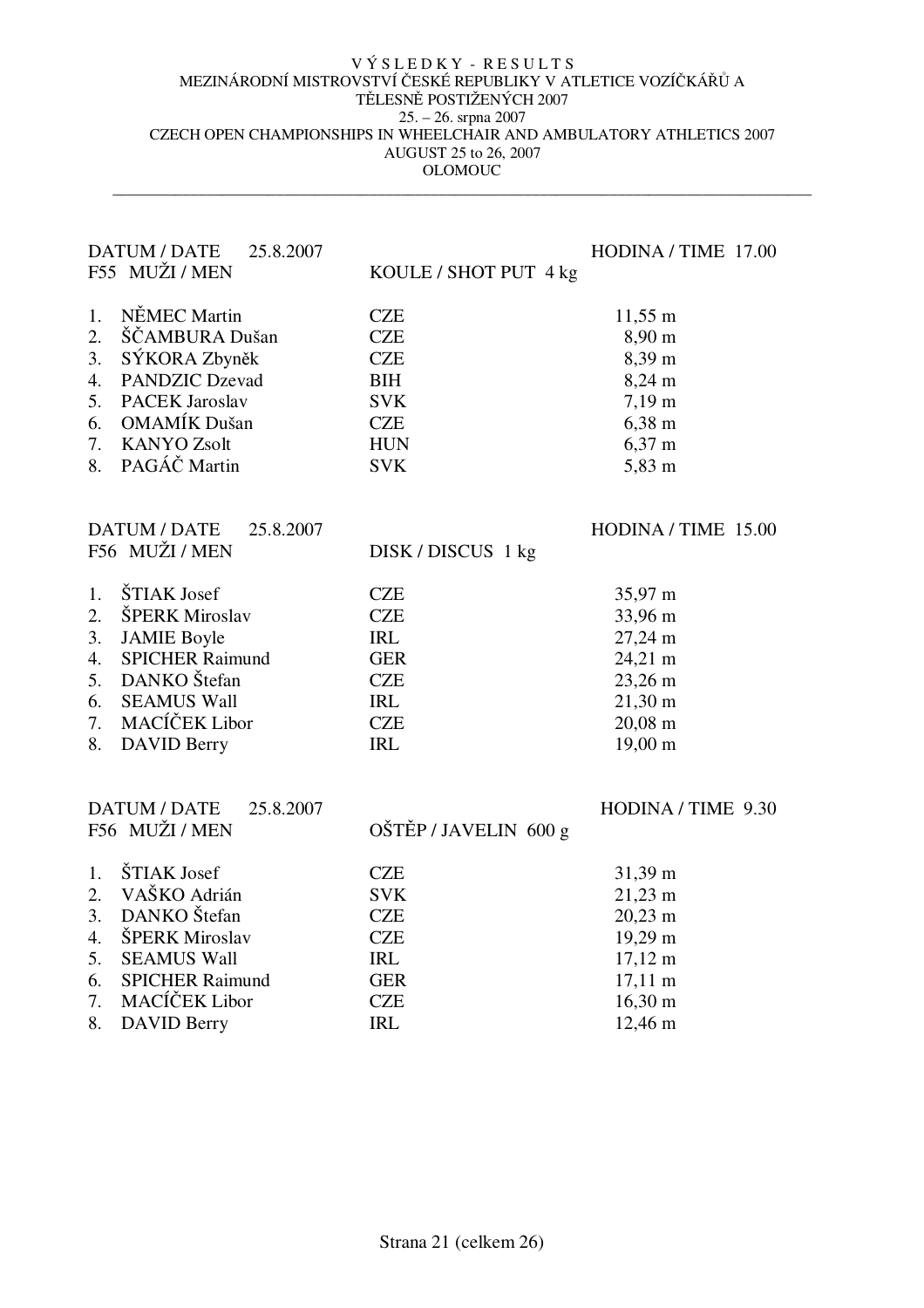| <b>DATUM / DATE</b><br>26.8.2007<br>F56 MUŽI / MEN                                                                                                                                                         | KOULE / SHOT PUT 4 kg                                                                                        | HODINA / TIME 9.00                                                                                                                                |
|------------------------------------------------------------------------------------------------------------------------------------------------------------------------------------------------------------|--------------------------------------------------------------------------------------------------------------|---------------------------------------------------------------------------------------------------------------------------------------------------|
| VAŠKO Adrián<br>1.<br>ŠTIAK Josef<br>2.<br>3.<br><b>SPICHER Raimund</b><br>ŠPERK Miroslav<br>4.<br>5.<br><b>JAMIE Boyle</b><br>6.<br><b>SEAMUS Wall</b><br>MACÍČEK Libor<br>7.<br>8.<br><b>DAVID Berry</b> | <b>SVK</b><br><b>CZE</b><br><b>GER</b><br><b>CZE</b><br><b>IRL</b><br><b>IRL</b><br><b>CZE</b><br><b>IRL</b> | $10,31 \text{ m}$<br>$9,17 \text{ m}$<br>8,52 m<br>8,38 m<br>$7,96 \text{ m}$<br>$6,18 \; \rm{m}$<br>$5,76 \; \mathrm{m}$<br>$5,65 \; \mathrm{m}$ |
| DATUM / DATE 25.8.2007<br>F57 MUŽI / MEN<br>F58                                                                                                                                                            | DISK/DISCUS 1 kg                                                                                             | HODINA / TIME 17.00                                                                                                                               |
| <b>McCARTHY James</b><br>1.<br><b>BOČEK</b> Petr<br>2.                                                                                                                                                     | F57 IRL<br>F58 CZE                                                                                           | 26,09 m 559 b.<br>23,77 m 445 b.                                                                                                                  |
| DATUM / DATE 25.8.2007<br>F57 MUŽI / MEN<br>F58                                                                                                                                                            | OŠTĚP / JAVELIN 600 g                                                                                        | HODINA / TIME 11.30                                                                                                                               |
| <b>HAVELKA</b> Michal<br>1.<br><b>McCARTHY James</b><br>2.<br><b>BOČEK</b> Petr<br>3.                                                                                                                      | F58 CZE<br>F57 IRL<br>F58 CZE                                                                                | 26,47 m 562 b.<br>19,39 m 450 b.<br>17,95 m 381 b.                                                                                                |
| DATUM / DATE<br>26.8.2007<br>F57 MUŽI / MEN<br>F58                                                                                                                                                         | KOULE / SHOT PUT 4 kg                                                                                        | HODINA / TIME 12.30                                                                                                                               |
| <b>ROLICKI Janusz</b><br>1.<br><b>HAVELKA</b> Michal<br>2.<br><b>BOČEK</b> Petr<br>3.<br><b>McCARTHY James</b><br>4.                                                                                       | F58 POL<br>F58 CZE<br>F58 CZE<br>F57 IRL                                                                     | 14,68 m 981 b.<br>7,36 m 492 b.<br>6,64 m 444 b.<br>9,83 m 432 b.                                                                                 |
| <b>DATUM / DATE</b><br>25.8.2007<br>T52 MUŽI / MEN                                                                                                                                                         | 100 m JÍZDA / RACE                                                                                           | HODINA / TIME 10.30<br>$W-0.5$                                                                                                                    |
| <b>NASEIB Obaid Sebait</b>                                                                                                                                                                                 | <b>UAE</b>                                                                                                   | 19,43 sec.                                                                                                                                        |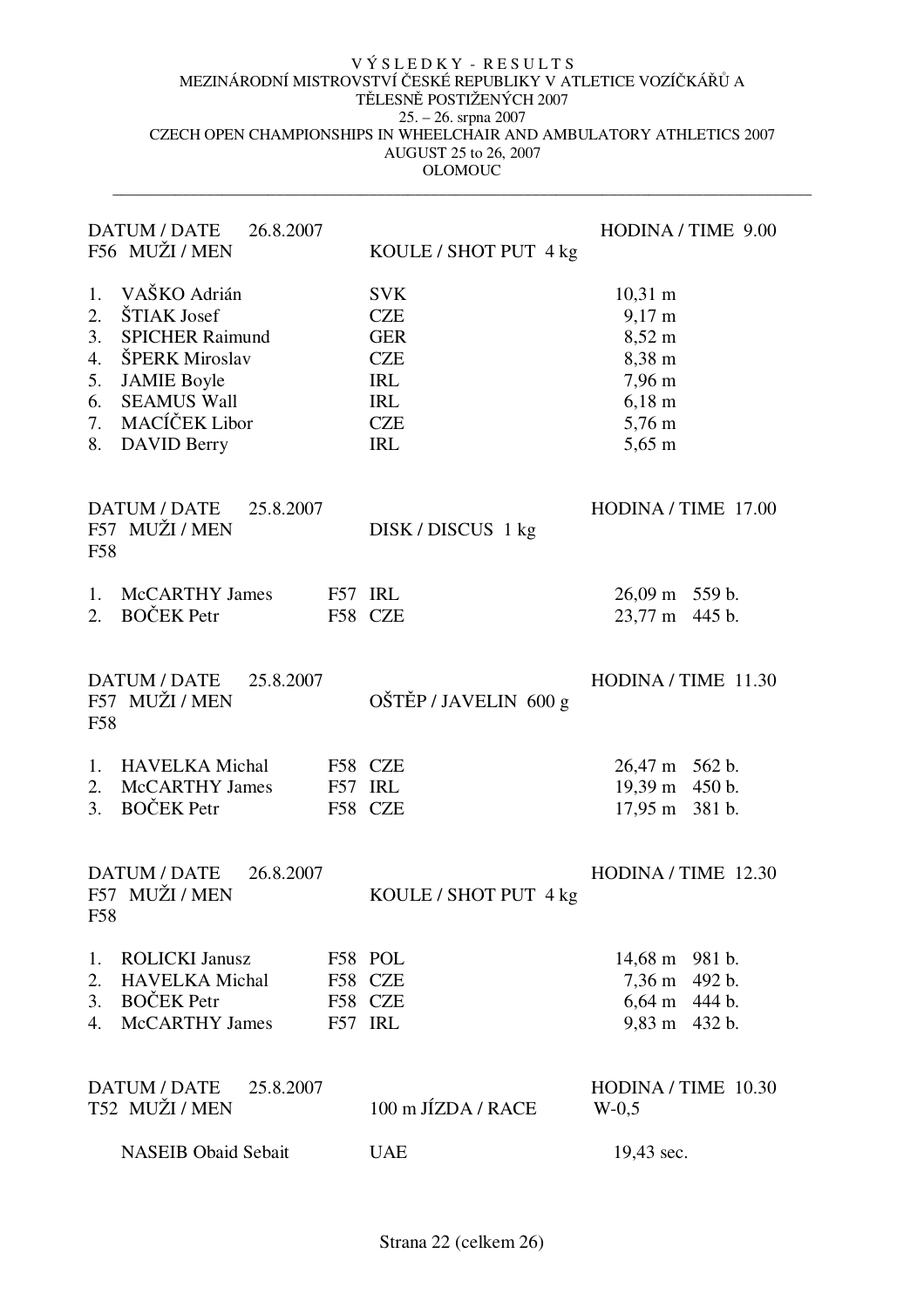| T54                                    | <b>DATUM / DATE</b><br>25.8.2007<br>T53 MUŽI / MEN                                                                                                                                      | 100 m JÍZDA / RACE                                                        | HODINA / TIME 10.30<br>$W-0.5$                                                                                           |  |
|----------------------------------------|-----------------------------------------------------------------------------------------------------------------------------------------------------------------------------------------|---------------------------------------------------------------------------|--------------------------------------------------------------------------------------------------------------------------|--|
| 1.<br>2.<br>3.<br>4.<br>5.<br>6.<br>7. | <b>ALGANAIDL Fahad Saad</b><br><b>ALHAWASIN Badir Abbas</b><br>MOHAMED Abdalla Ahmed<br><b>ADIL Fayez Ahmed</b><br><b>CANTAY Omer</b><br><b>MOHAMMAD Fahd Ali</b><br>LEVINSKÝ František | T53 KSA<br>T54 UAE<br>T53 UAE<br>T54 UAE<br>T54 TUR<br>T54 UAE<br>T54 CZE | 16,41 sec.<br>16,43 sec.<br>16,44 sec.<br>$17,19$ sec.<br>17,77 sec.<br>18,39 sec.<br>33,90 sec.                         |  |
| T54                                    | DATUM / DATE<br>26.8.2007<br>T52 MUŽI / MEN                                                                                                                                             | 200 m JÍZDA / RACE                                                        | HODINA / TIME 11.20<br>$W+2,7$                                                                                           |  |
| 1.<br>2.<br>3.<br>4.                   | <b>ALHAWASIN Badir Abbas</b><br><b>NASEIB Obaid Sebait</b><br><b>CANTAY Omer</b><br>MOHAMMAD Fahd Ali                                                                                   | T54 UAE<br>T52 UAE<br>T54 TUR<br>T54 UAE                                  | $29,09$ sec.<br>828 b.<br>762 b.<br>35,64 sec.<br>30,70 sec.<br>631 b.<br>33,12 sec.<br>512 b.                           |  |
| <b>T53</b><br>T54                      | DATUM / DATE<br>25.8.2007<br>T52 MUŽI / MEN                                                                                                                                             | 400 m JÍZDA / RACE                                                        | HODINA / TIME 13.00                                                                                                      |  |
| 1.<br>2.<br>3.<br>4.                   | MOHAMED Abdalla Ahmed<br><b>NASEIB Obaid Sebait</b><br><b>ALHAWASIN Badir Abbas</b><br><b>ADIL Fayez Ahmed</b>                                                                          | T53 UAE<br>T52 UAE<br>T54 UAE<br>T54 UAE                                  | 55,21 sec.<br>844 b.<br>1:08,36 min 843 b.<br>54,31 sec.<br>745 b.<br>58,18 sec.<br>638 b.                               |  |
| T54                                    | <b>DATUM / DATE</b><br>26.8.2007<br>T53 MUŽI / MEN                                                                                                                                      | 800 m JÍZDA / RACE                                                        | HODINA / TIME 10.15                                                                                                      |  |
| 1.<br>2.<br>3.<br>4.                   | MOHAMED Abdalla Ahmed<br><b>ALHAWASIN Badir Abbas</b><br><b>ADIL Fayez Ahmed</b><br>MOHAMMAD Fahd Ali                                                                                   | T53 UAE<br>T54 UAE<br>T54 UAE<br>T54 UAE                                  | $1:50,00 \text{ min}$<br>870 b.<br>$1:51,00 \text{ min}$<br>720 b.<br>$1:57,97$ min.<br>621 b.<br>2:21,34 min.<br>353 b. |  |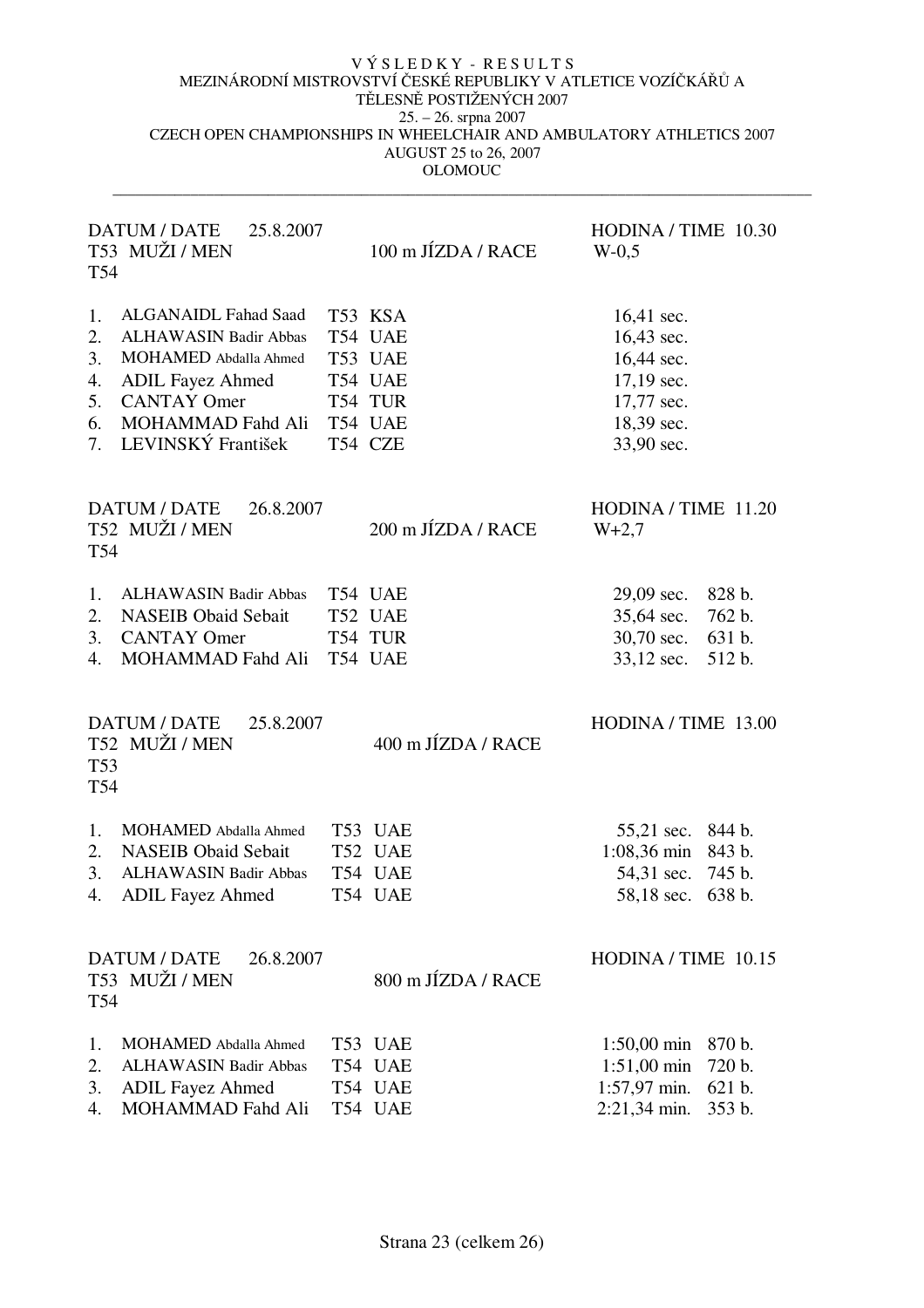| <b>DATUM / DATE</b><br>25.8.2007<br>T54 MUŽI / MEN                                                                                                         | 1 500 m JÍZDA / RACE                                | HODINA / TIME 9.30                                                                 |
|------------------------------------------------------------------------------------------------------------------------------------------------------------|-----------------------------------------------------|------------------------------------------------------------------------------------|
| <b>ALHAWASIN Badir Abbas</b><br>1.<br>2.<br>MOHAMED Abdalla Ahmed<br>3.<br><b>ADIL Fayez Ahmed</b><br><b>CANTAY Omer</b><br>4.                             | T54 UAE<br>T53 UAE<br>T54 UAE<br>T54 TUR            | 3:35,67 min.<br>3:49,79 min.<br>3:51,22 min.<br>4:03,63 min.                       |
| DATUM / DATE<br>26.8.2007<br>T54 MUŽI / MEN                                                                                                                | 5 000 m JÍZDA / RACE                                | HODINA / TIME 9.00                                                                 |
| <b>CANTAY Omer</b>                                                                                                                                         | T54 TUR                                             | 14:37,60 min.                                                                      |
| DATUM / DATE<br>25.8.2007<br>F12 ŽENY / WOMEN<br>F13<br>F44                                                                                                | SKOK DO DÁLKY /<br><b>LONG JUMP</b>                 | HODINA / TIME 12.30                                                                |
| <b>BOLYRŽUK Opsana</b><br>1.<br><b>GORBENKO Svitlana</b><br>2.<br>3.<br><b>FUHRER Jana</b><br><b>ZLATANOVA</b> Evelina<br>4.<br><b>CZANICKÁ Jana</b><br>5. | F12 UKR<br>F13 UKR<br>F12 SLO<br>F13 BUL<br>F44 POL | 5,58 m 1010 b.<br>5,09 m 914 b.<br>4,47 m 809 b.<br>4,44 m 797 b.<br>3,78 m 758 b. |
| <b>DATUM / DATE</b><br>25.8.2007<br>F12 MUŽI / MEN                                                                                                         | SKOK DO DÁLKY /<br><b>LONG JUMP</b>                 | HODINA / TIME 9.30                                                                 |
| ALSHANQITI Osamah<br>1.<br><b>KYTSENKO Ivan</b><br>$\overline{2}$ .<br><b>BUDETIČ</b> Ivan<br>3.                                                           | <b>KSA</b><br><b>UKR</b><br><b>CRO</b>              | $6,99 \; \mathrm{m}$<br>$6,39 \; \mathrm{m}$<br>$5,19 \; \mathrm{m}$               |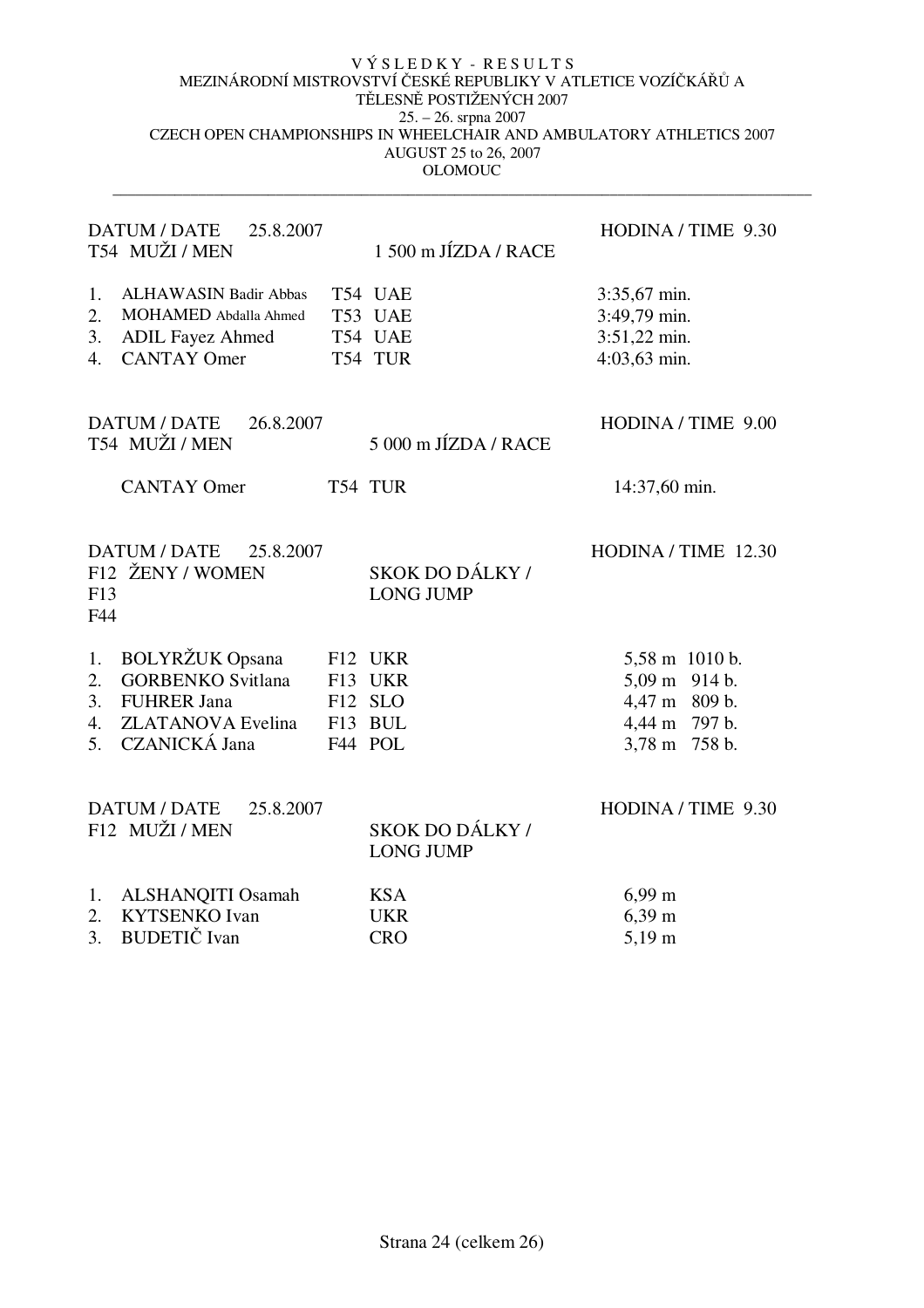$\_$  ,  $\_$  ,  $\_$  ,  $\_$  ,  $\_$  ,  $\_$  ,  $\_$  ,  $\_$  ,  $\_$  ,  $\_$  ,  $\_$  ,  $\_$  ,  $\_$  ,  $\_$  ,  $\_$  ,  $\_$  ,  $\_$  ,  $\_$  ,  $\_$  ,  $\_$  ,  $\_$  ,  $\_$  ,  $\_$  ,  $\_$  ,  $\_$  ,  $\_$  ,  $\_$  ,  $\_$  ,  $\_$  ,  $\_$  ,  $\_$  ,  $\_$  ,  $\_$  ,  $\_$  ,  $\_$  ,  $\_$  ,  $\_$  ,

# DATUM / DATE 25.8.2007 HODINA / TIME 9.30 F36 MUŽI / MEN F37 F38 SKOK DO DÁLKY / LONG JUMP 1. MARINOS Aristotelis F38 GRE 5,26 m 901 b. 2. KOHOUT Jiří F37 CZE 5,12 m 890 b. 3. VLK Jan F37 CZE 5,00 m 869 b. 4. HRBUD Tomislav F38 CRO 5,00 m 857 b. 5. KÖHLER Lukáš F38 CZE 4,74 m 812 b. 6. LAŠŇÁK Lukáš F37 CZE 4,64 m 806 b. 7. VAICIULIS Tadas F36 LTU 4,58 m 756 b. DATUM / DATE 25.8.2007 HODINA / TIME 9.30 F42 MUŽI / MEN F46 SKOK DO DÁLKY / LONG JUMP 1. SKACHKOV Anton F46 UKR 6,35 m 912 b. 2. GERGANSKI Hristo F42 BUL 4,75 m 805 b.

DATUM / DATE 25.8.2007 F12 MUŽI / MEN PENTATHLON

| Poř. | Závodník                          | Sport, klub | Skup.           | Skok do dálky/Long jump   Body   Oštěp/Javelin |     |       | Body | 100 m |     | Body Disk/Discus | Body | 500 m       | Bodv | <b>CELKEM</b> |
|------|-----------------------------------|-------------|-----------------|------------------------------------------------|-----|-------|------|-------|-----|------------------|------|-------------|------|---------------|
|      | KATYSHEV Ruslan (18.4.1983)       | UKR         | F12             |                                                | 746 | 36.88 | 397  | 11.58 | 736 | 32.68            |      | 517 4:57.07 | 577  | 2973          |
|      | AKSIOTIS Dimitrios (6.2.1979) GRE |             | F12             | 6.04                                           | 595 | 38.63 | 422  | 11.72 | 707 | 35.58            |      | 575 5:10.31 | 502  | 2801          |
| 3.   | MESYK Roman (13.4.1974)           | UKR         | F <sub>12</sub> | 5.60                                           | 502 | 38.33 | 418  | 12.02 | 647 | 29.00            |      | 445 5:00.12 | 559  | 2571          |